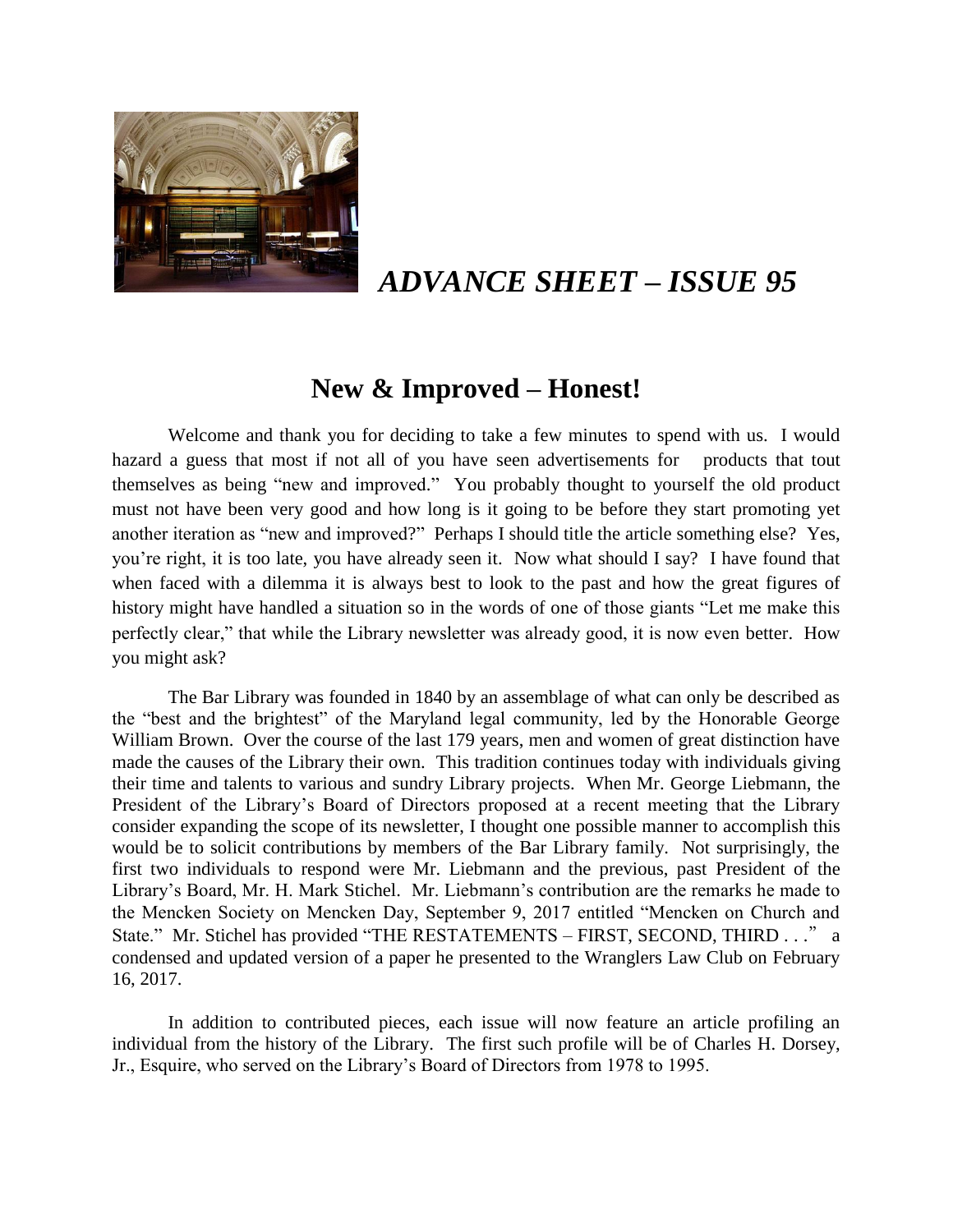I hope that you enjoy this edition of the Advance Sheet. If you have any suggestions or comments, please let us know. It is and always has been our goal to reflect and serve the interests of our members in all things that we do. Also, remember that if you are reading this you are indeed a member of the Bar Library family. Have something that you would like to say or have said that you feel might be of interest to thousands of other members of the local legal community, say an article or perhaps a talk that you have given? The e-mail is [jwbennett@barlib.org](mailto:jwbennett@barlib.org) and I look forward to hearing from you and sharing your thoughts with our readers.

Joe Bennett

## **Mencken on Church and State \***

### REMARKS OF GEORGE W. LIEBMANN \***\*** BEFORE THE MENCKEN SOCIETY, AT THE MARYLAND HISTORICAL SOCIETY, MENCKEN DAY, SEPTEMBER 9, 2017

### MENCKEN ON CHURCH AND STATE

I am honored to be asked to deliver this talk, but in some measure your presence here is due to false advertising. I am a lawyer who has written about constitutional law, but I am not here, your newsletter to the contrary notwithstanding, to make the case for a militant secularism in the law. Mencken's attitude toward religion was more nuanced than that. He was that rarest of things, a militant advocate of tolerance, and as the events of the last few months in Baltimore should remind us, demands for tolerance must be directed inward as well as outward.

What did Mencken say about religion, and where would he have stood on the church-state controversies of our time? Here are my recollections and speculations.

Was Mencken an atheist? Clearly not. His statement on this was characteristic and unequivocal. "Atheism, properly so called, is nonsense. I can recall no concrete atheist who did not appear to me to be a donkey."

Was Mencken an agnostic, as many, including my friend Marion Elizabeth Rodgers. have suggested? Hearken to the Sage of Hollins Street: "He may after all awake post-mortem and find himself immortal. This is the agnostic's hell." And elsewhere: "I can well understand the human yearning that makes for a belief in immortality."

On the Catholic Church, he observed: "Its basic doctrines are plainly preposterous and its hopes are futile, but nevertheless it continues in being and perhaps serves a genuine need." "At compromise and connivance the Catholic church shows a much greater limberness than any other Christian church, and so it seems likely to survive all the rest. It avoids the capital mistake of assuming that all Christians are actually Christians: even the pope himself is under formal suspicion, and must confess his sins like anyone else. Once a Frenchman announced to an American friend that he was leaving the church of his fathers. The American asked what variety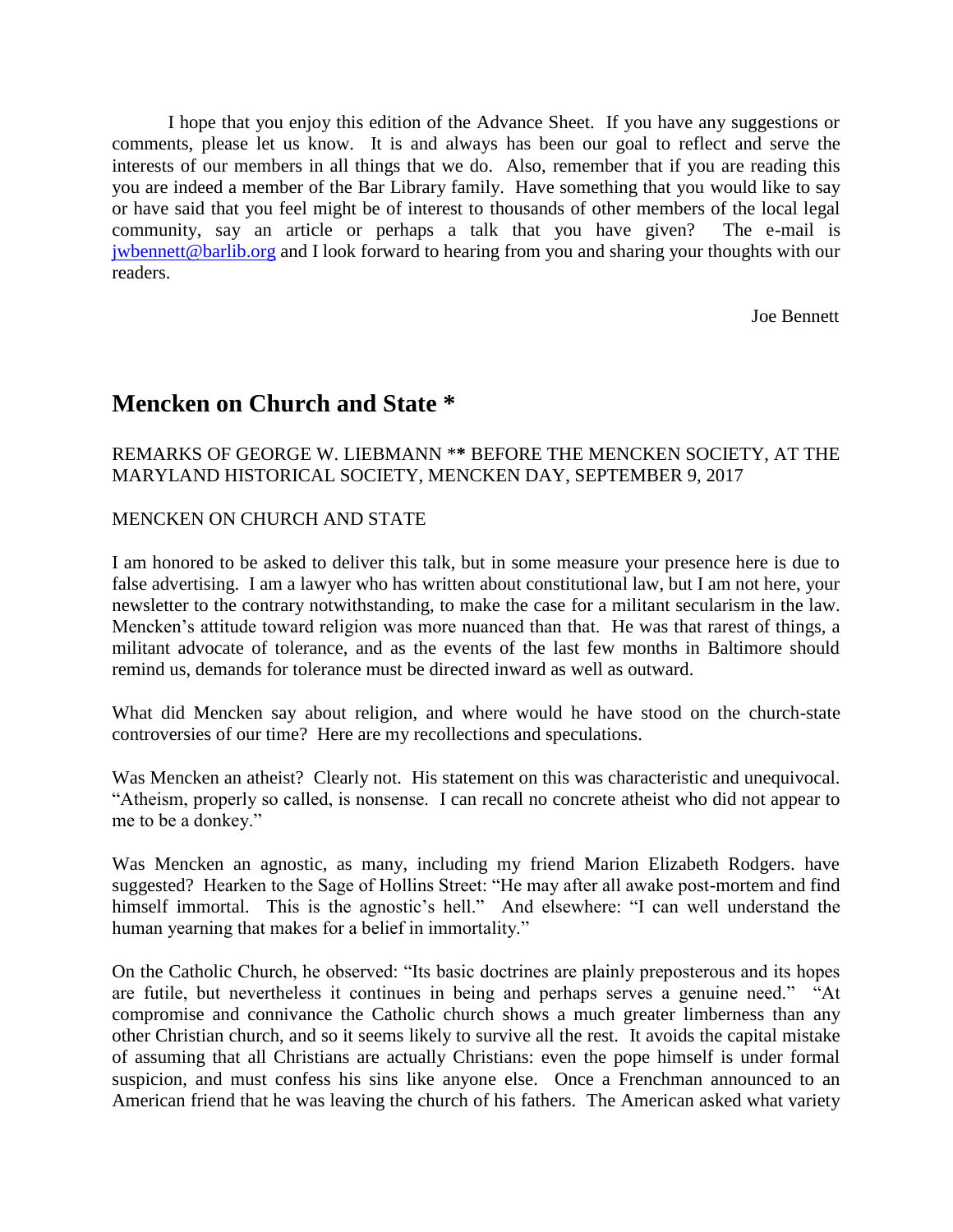of Protestantism he proposed to patronize. 'I have lost my faith,' answered the Frenchman icily, 'but not my reason.'" Aquinas, Mencken said, "got rid of the age-old conflict between the unhealthy catacombish utopianism of the early Church and the everyday needs and desires of normal men living in a naturally pleasant world."

To the Christian Scientist Marion Bloom, with whom his relationship foundered on matters of religion, he wrote:

"The God business is really quite simple. No sane man denies that the universe presents phenomena quite beyond human understanding and so it is a fair assumption that they are directed by some understanding that is superhuman. Anyone who pretends to say what God wants or doesn't want or what the whole show is about is simply an ass."

In what is perhaps his clearest statement on matters of religion, he observed: "If there is anything plain about the universe it is that it is governed by law and if there is anything plain about law it is that it can never be anything but a manifestation of will."

Mencken, in short, was a believer in intelligent design, or of deism, the faith of most of the Founding Fathers, other than those from the deep South. His view was that the "scientific view leaves a good many dark spots in the universe but not as many as theology." He did not pretend that there were no unknowns. The late George Kennan was a latter-day adherent of this view, believing, in the words of Michael Prowse, "in two Gods: a Primary Cause who brought the physical world into being and has no interest in our fate and an entirely separate Merciful Deity, partly within us, to whom we can turn at a time of need." Mencken believed in at least the first of these Gods.

I am not sure that he would have embraced the doctrinaire anti-clericalism of Justice Black, and of Justice Douglas (at least when he was not running for President). The justice who seems to me to have most closely shared his ideals and personality was Mr. Justice Jackson, notwithstanding that Jackson had been both a New Dealer and an interventionist. "Jackson," Philip Kurland observed, "in many ways was representative of the best that the era of the 1920s could produce. But it was an era that ended with the depression and the New Deal. And so he found himself a 'loner' in a group-oriented society, an individualist in a collectivist world." It was Jackson who lamented, at the end of his life, that "The American industrialist has just ceased to be an individualist. . . the liberals have tended to collectivism and communism. . . Both groups, it seems to me, lack imagination and constructive thinking." This view was shared by Learned Hand: "The herd is regaining its ancient and evil primacy; civilization has been reversed, because it has consisted of exactly the opposite process of individualization." It was Jackson who declared, in the second flag salute case "If there is any fixed star in our constitutional constellation, it is that no official, high or petty, can prescribe what shall be orthodox in politics, nationalism, religion or other matters of opinion or force citizens to confess by word or act their faith therein."

It seems clear that Mencken would have applauded the unanimous judgment of the Supreme Court in Epperson v. Arkansas invalidating a statute like that involved in the Scopes trial prohibiting the teaching of the theory of evolution in the public schools. But it is far from clear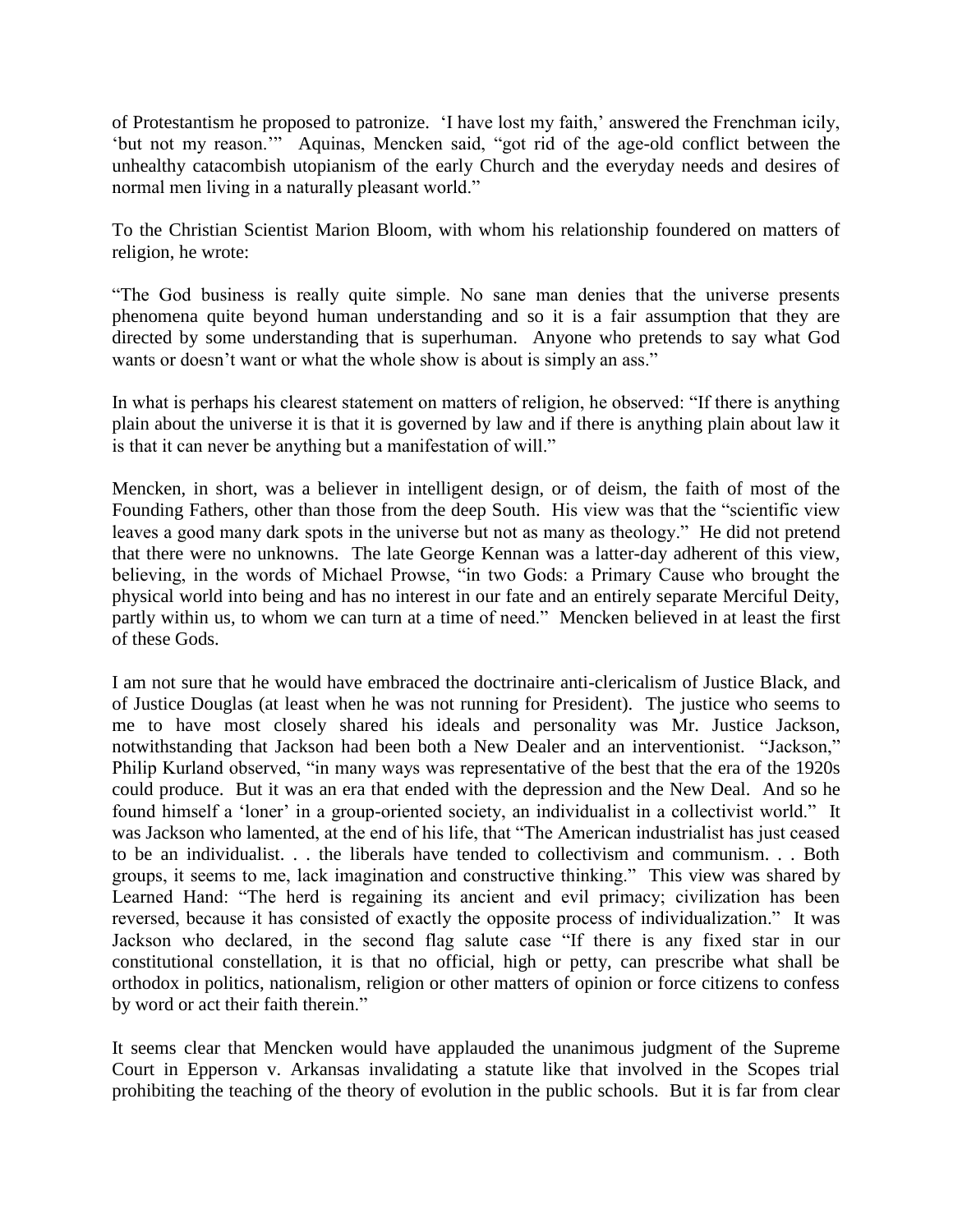to me that he would have joined the 1987 opinion in Edwards v. Aguillard invalidating a statute which while contemplating the teaching of evolution also required the teaching of what was described as "creation science." The decision was a 7 to 2 decision with several anguished concurrences. The dissenting opinion of Justices Scalia and Rehnquist observed "The people of Louisiana including those who are Christian fundamentalists are quite entitled as a secular matter to have whatever scientific evidence there may be against evolution presented in their schools just as Mr. Scopes was entitled to present whatever scientific evidence there was for it." A later statute authorizing teaching of 'intelligent design' was condemned by a District Court in Pennsylvania charging the defenders of the statute with "an utter waste of monetary and personal resources."

There is more than a small irony in the resistance in the name of science to even a modicum of religion in the schools. The historian Page Smith, in his history of towns in America, made the interesting discovery that a disproportionate number of the nation's scientists and inventors had their origins in towns founded as covenanted communities by religious sects. His explanation, not his only, was that "Protestant orthodoxy and the psychology of the small town engendered an ideal of professional calling a fluidity of social organization and an ethic of service to the larger good that, in an increasingly materialistic and secular society, made science a most attractive field for young men from thousands of small-town communities. The fact that a very large proportion of scientists were the sons of Protestant clergymen would seem to give added emphasis to this generalization."

One can even suspect that the passion of the more doctrinaire secularists is inspired less by a devotion to science than a devotion to upper-Bohemian lifestyles.

Mencken had a deep dislike of both religiosity and nationalism. "I am sick and tired of this nationalism anyhow. That goes for racialism. I want to travel without visas, on one passport, without crossing any frontiers. I am sick and tired of calling a man a Catholic or Jew."

He had a violent prejudice against 'identity politicians', who dominate both political parties in our time. He observed, with fine impartiality: "You have professional Jews. I don't like religious Jews. I don't like religious Catholics and Protestants." His denunciation of Zionism united his dislike of religiosity and of nationalism and resembled that of Joseph Roth, the great eligist of the Austro-Hungarian Empire, in The Emperor's Tomb: "If you want to live differently and have your own two by four country like all those Wilsonian creations in the Balkans, go right ahead!"

We need not speculate too much on where he stood on most other church-state legal issues: he was fundamentally a separationist, as was disclosed in his 1937 draft for a new Maryland Constitution which I have perused thanks to the good offices of one of your members, Henry R. Lord:

"No law shall be passed establishing a religion or favoring the tenets or practices of any faith or sect or penalizing any discussion thereof as blasphemy or impeding the conduct of religious exercises at any place or in any manner not imperiling the public peace or health, or appropriating any funds for any religious purposes or for any institution controlled by a religious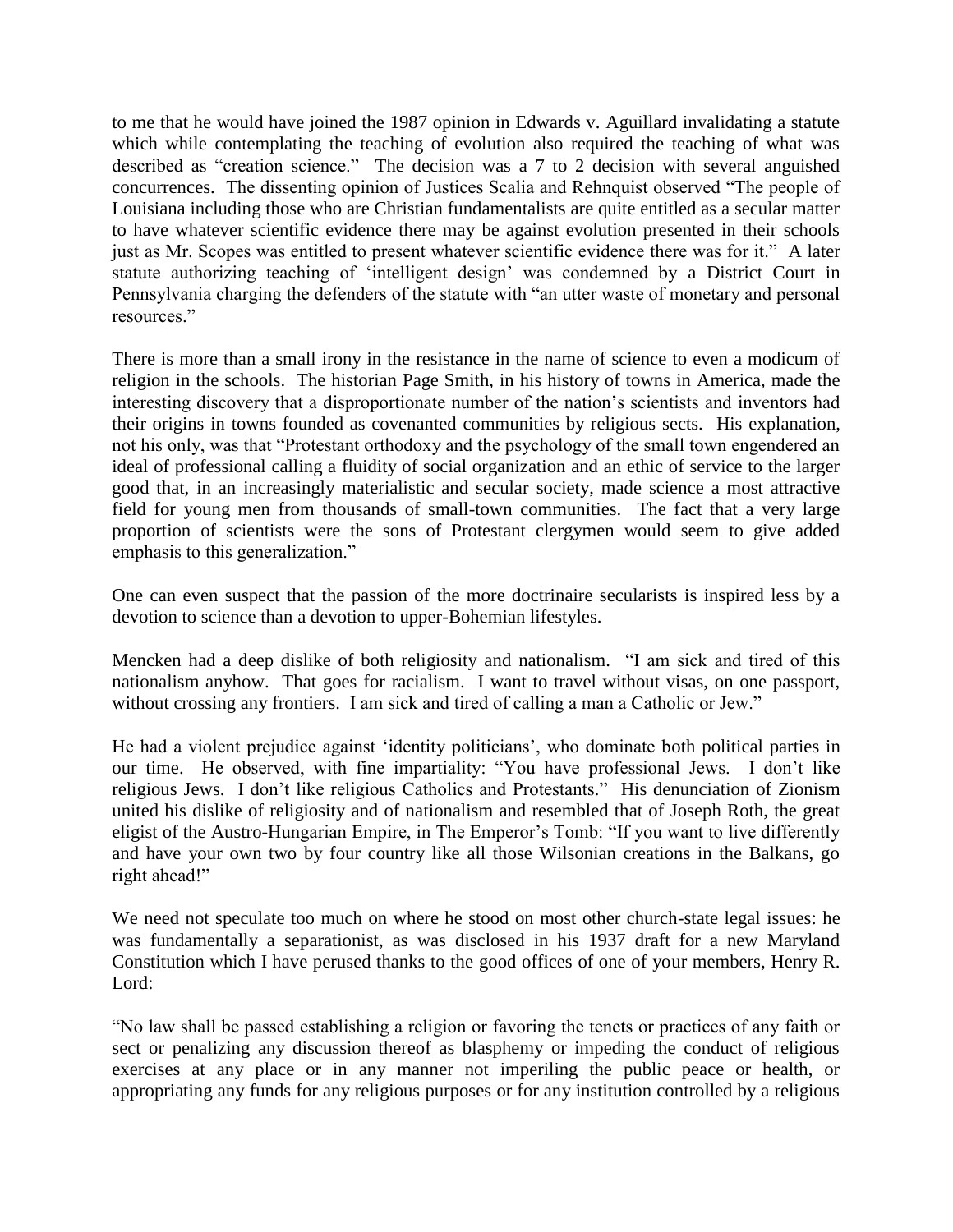body; but the funds of any division or agency of the State may be paid out to such an institution by law to an amount not greater than the reasonable and actual value of its care for public charges."

Thus he would have opposed direct aid to parochial schools or religious colleges. On the other hand, it is far from clear that he would have opposed school vouchers or aid to parents. He had no particular affection for public schools. His draft constitution made no provision for them. His book Happy Days ends with the end of his stay at Dr. Knapp's academy, a private school. He then attended the Baltimore Manual Training School, later Baltimore Polytechnic. While he made excellent grades in most subjects, he left with no love of the sciences and a keen dislike for his chemistry teacher. In his Treatise on Right and Wrong, he declared: "The evil growth of the more absurd forms of nationalism during the past century is probably due to the spread of free education. When the pedagogue becomes a public functionary, his natural puerility and timidity are increased, and he is a docile propagandist of any doctrine enunciated by the politicians. It would be hard to imagine a more shaky guide to sound morals and common decency."

After the Second World War, Agnes Meyer, the wife of Eugene Meyer, the publisher of the Washington Post, tried to enlist Mencken in her "campaign against what she describes as a Catholic plot to seize the public schools" only to be met with the reply: "if it succeeded, the schools would be greatly improved. "

Mencken's draft Constitution prohibited religious tests for office and provided that "no juror be deemed incompetent because of his religious belief or lack of belief." With respect to the legislative body, it declared that "No person shall be eligible who is or has ever been a minister of the gospel." There had been a similar provision in Maryland's 1851 Constitution, carried forward in 1867 notwithstanding that George William Brown, a delegate to the Convention, observed that in his experience the worst demagogues were not ministers but lawyers.

The Scopes trial fully aroused his passions: "On the one side was bigotry, ignorance, hatred, superstition, every sort of blackness that the human mind is capable of." As for the Holy Rollers of Tennessee, they "rose to such heights of barbaric grotesquerie that it was hard to believe it was real." His obituary of William Jennings Bryan danced on his grave and was founded on a similar view, even though he and Bryan, along with Robert La Follette were the most prominent Americans to oppose American entry into World War I.

Mencken was a skeptic, but not a nihilist: "I doubt everything, including my own doubts." Like Jefferson (who prepared a Bible with the theology removed), and the late Clement Attlee, who urged "Christian ethics without the mumbo-jumbo", Mencken "preferred a code of ethics divorced from a religious creed of any sort", "forgetting what the vague gods ordain and concentrating upon what mere man is able to do, and in fact does. . . this essentially scientific apparatus is really possible." His difficulty, and ours, is how to root such a code in the conduct and feeling of the great mass of men. "Some will do the right thing out of charity," the great British Catholic jurist Lord Patrick Devlin observed in his book on The Enforcement of Morals, "but for the great mass of men faith and hope are necessary also."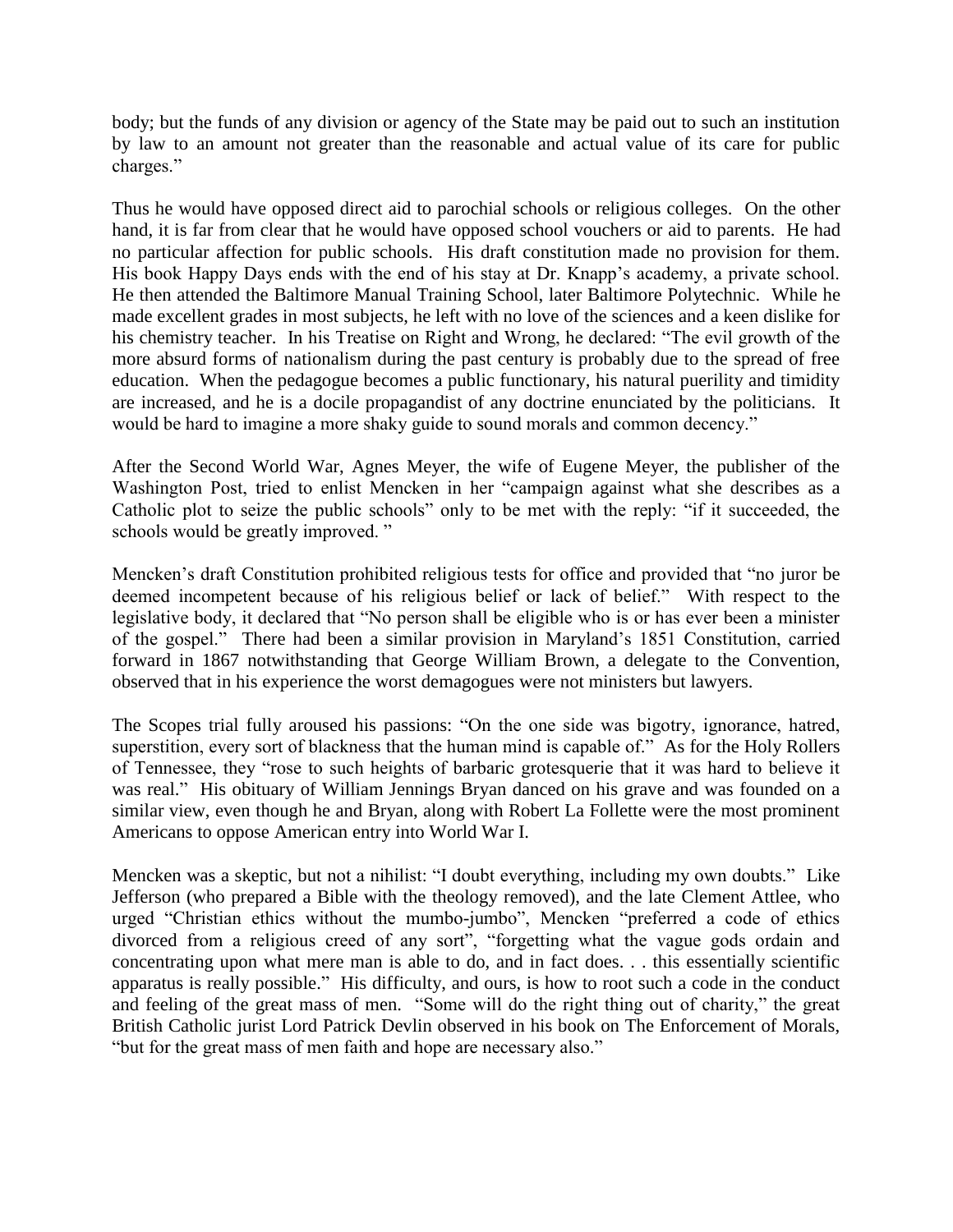Where would Mencken have stood on the great constitutional controversies of our time? He probably would have approved of the Supreme Court decisions of the 1920s invalidating prohibitions of the teaching of German and the operation of private and parochial schools, but like the free speech scholar Harry Kalven would have wanted to rest them on the First Amendment rather than property rights. There is language in his draft of a Maryland Constitution suggesting that he might have agreed with the ban on prohibition of contraception imposed by Griswold v. Connecticut. He regarded the Roman Church's exaltation of chastity as obsolete even in his time; anticipating the advent of the pill, he observed: "I tremble to contemplate what would happen if an infidel scientist discovered that conception could be prevented by some indubitably 'natural' means, such as a manganese-free diet."

But I doubt that he would have stayed on board for Roe v. Wade with its transformation of medical ethics; even the feminists of the 1930s perturbed him: "Nor is the moral virtuoso made more prepossessing when he takes the Devil's side and howls for license instead of for restraint. The birth controllers, for example, often carry on their indelicate crusade with the pious rancor of prohibitionists." And further: "In order that women may cease to be ruined for one banal indiscretion, we are now asked to abandon not only the idea of chastity but also that of fidelity to contract."

Mencken knew too much about the history of morals to embrace Justice Stevens' proposition in the Webster abortion case that legislation could be condemned if it looked like "official endorsement of a theological tenet." After all, Justice Holmes had famously cautioned on the first page of his book on The Common Law that "The life of the law has not been logic, it has been experience. The felt necessities of the time, the prevalent moral and political theories, intuitions of public policy, avowed or unconscious. . . had a good deal more to do than the syllogism in determining the rules by which men should be governed."

Still less would he have embraced as a constraint on legislation governing conduct, as distinct from expression, Justice Kennedy's declaration in the Casey and Obergefell cases that "At the heart of the concept of liberty is the right to define one's own concept of existence, of meaning, of the universe and of the mystery of human life." Mencken aspired to an ethical code, not to moral anarchy. "Man, the first mammal to be domesticated, has been a docile member of society since the Pliocene: it is now too late for him to behave as anything else. Save as an occasional aberration, recognized as such, it is in fact simply impossible for him to think of himself as standing alone. He is the social animal par excellence, and he is incurably resigned to enduring whatever goes with that character, the bitter along with the sweet."

I have the suspicion that Mencken would not have disagreed with the sentiment inspired in George Kennan upon viewing a Catholic religious procession in Mexico in 1950:

"I have never taken offense at the thesis of the Roman Church that many men require a spiritual as well as a profane framework of law: a moral order founded on an appreciation of the dilemmas of birth and death and of the requirements of social living; a moral order drawn up by those who are wiser and more experienced than themselves and capable of channeling into the body of spiritual law the ponderous experiences of the millennium of human progress. For many people it is better that there should be some moral law, even an imperfect one or an entirely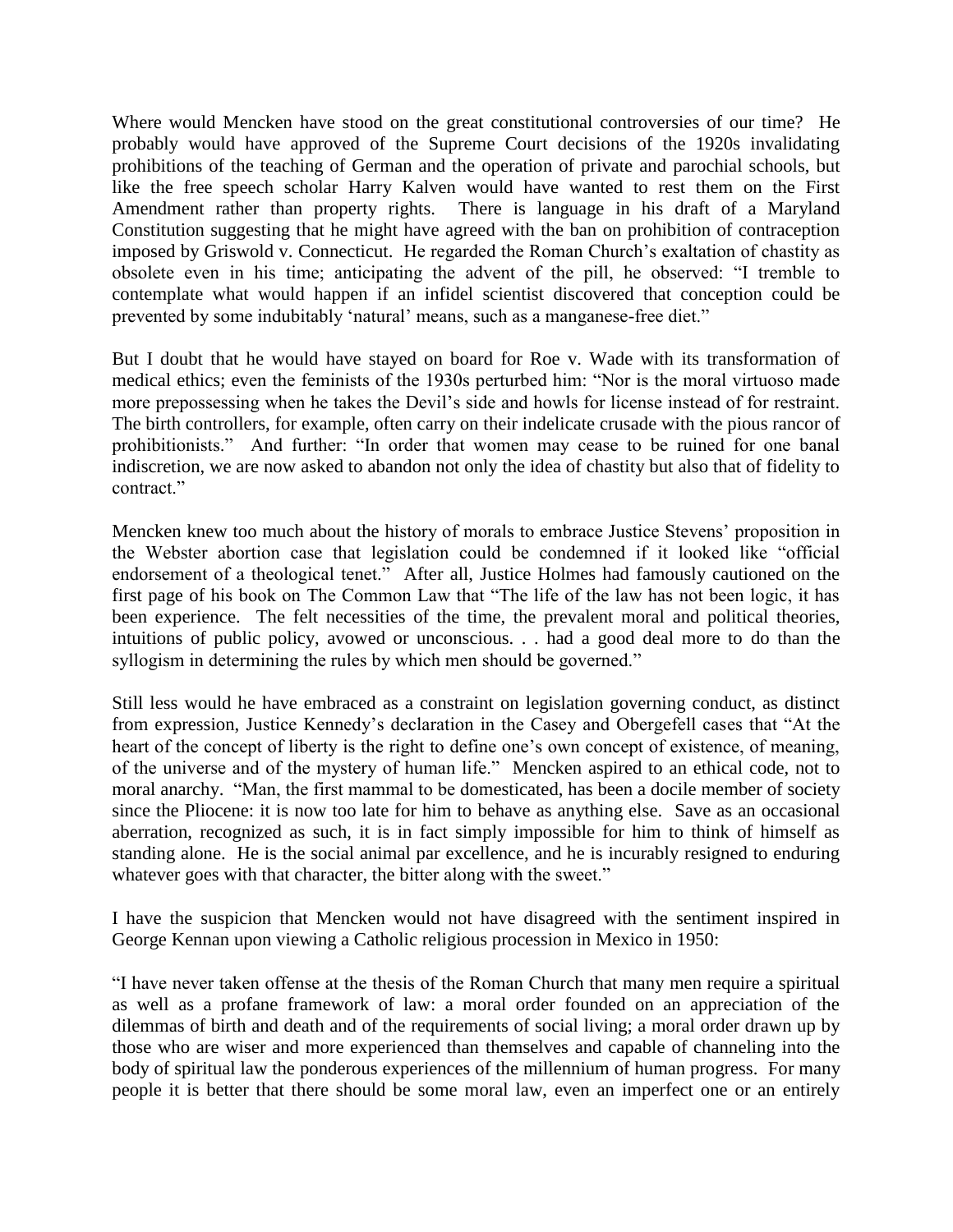arbitrary one, than that there should be none, for the human being who recognizes no moral restraints and has no sense of humility is worse than the foulest and cruelest beast."

Writing of an era in which social Darwinism held sway and there were few restraints on economic self-indulgence, Justice Brandeis said that "The worst years were before 1929." His sometime law clerk, Dean Acheson, referred in his eulogy of Brandeis to the same period as "the desert years of the human spirit."

In reflecting on Thomas Jefferson's respect for the natural world, the historian Daniel Boorstin wrote: "Jefferson had justified toleration and the differences of ideas primarily because a designing Creator had intended variety in minds as in the rest of the creation. It was this sense of creatureness that finally gave the Jeffersonians their sense of community and prevented an emphasis on 'rights' from becoming anarchy or from making society seem a hopeless jungle. . . One hundred years after Jefferson, man had arrogated to himself the energy, craftsmanship and power of his Creator. When man should conceive himself his own Creator, the full danger of 'the will to power through the understanding of nature' would be laid bare."

I have tried to show that for Mencken, the claims of science were not absolute; what was absolute was the right of free discussion. There is inscribed around the dome of a public building in Washington, erected and maintained at public expense, the essence of Mencken's creed: "I have sworn upon the altar of God eternal hostility against every form of tyranny over the mind of man."

\* In 1930 Mencken's *Treatise on the Gods* was published. It was a survey of the history and philosophy of religion, a subject Mencken seemingly never tired of writing about. In that the first and second printings were sold out before publication and eight more printings followed, including editions published in 1997 and 2006, it appears to be something that Mr. Mencken's followers have never tired of reading about either.

**\*\*** George W. Liebmann has served on the Board of Directors of the Library Company of the Baltimore Bar since 1971, in the capacity as President from 1975 to 1977 and from 2006 to the present day.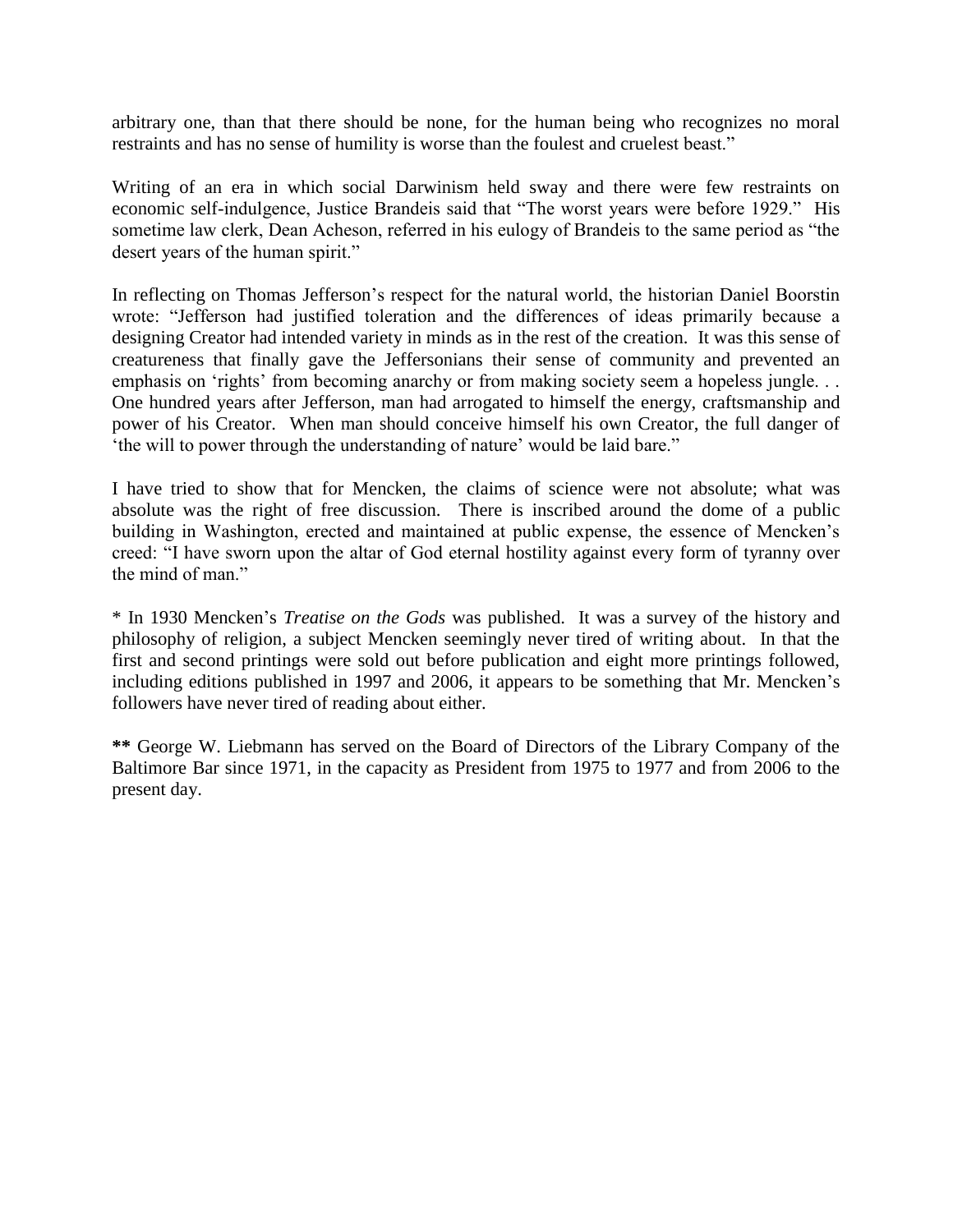## **THE RESTATEMENTS – FIRST, SECOND, THIRD . . . \*\*\***

## **H. Mark Stichel \*\*\*\***

The American Law Institute was founded in 1923. Since then, the ALI has promulgated Restatements of the Law in several subjects and other influential works such as the Model Penal Code and the Uniform Commercial Code, a joint venture with the Uniform Law Commission. The ALI also has sponsored studies and, in recent decades, has issued Principles of the Law, which are primarily addressed to legislatures, administrative agencies, or private actors, as opposed to Restatements, which are primarily addressed to the courts. Retired Supreme Court Justice Anthony M. Kennedy recently remarked that the Restatements and the ALI "did for the American, Anglo-American judicial process and for the law in the 1920s what Blackstone had done 150 years earlier." The Bar Library has a complete collection of Restatements and other ALI materials, including drafts that are not commonly available.

#### **The ALI and How Restatements Are Made.**

In 1914, the American Association of Law Schools appointed a committee to consider the feasibility of an institute in Washington where American and English students and scholars could gather to study jurisprudence and the law. The AALS effort was interrupted by World War I but was taken up again in 1920 and 1921. William Draper Lewis, then a professor at the University of Pennsylvania approached Elihu Root, then the leader of the American bar, who agreed to lead the effort to found what ultimately became the ALI. The ALI's first meeting in 1923 included luminaries from the legal profession, many of whom still are household names today – William Howard Taft, then Chief Justice of the United States, Oliver Wendell Holmes, Benjamin Cardozo, John W. Davis, Learned Hand, Roscoe Pound, John Wigmore and Harlan F. Stone. The primary affiliations of the attendees at the 1923 meeting – the bench, the practicing bar and academia – are still reflected in the ALI's membership today. As of June 2019, the ALI has 2,812 Elected Members, 1,576 Life Members (elected members who have served 25 years or more) and 257 Ex Officio Members (*e.g*., law school deans and state supreme court chief justices who are not otherwise ALI Members). The ALI's membership breaks down as follows:

- 39% Practicing Attorneys
- 37% Academics
- 13% Judges
- 11% Corporate, Government, Nonprofit

The ALI's membership represents a broad spectrum of the legal profession. There are ALI members from every state. Several judges from each of the federal appellate circuits and at least one judge from 36 state supreme courts are elected members. Maryland lawyers and judges have played important roles within the ALI since its founding. William L. Marbury, Sr., and Charles McHenry Howard were among the original members of the ALI, Judge T. Scott Offutt of the Court of Appeals of Maryland was one of the Advisers for the First Restatement of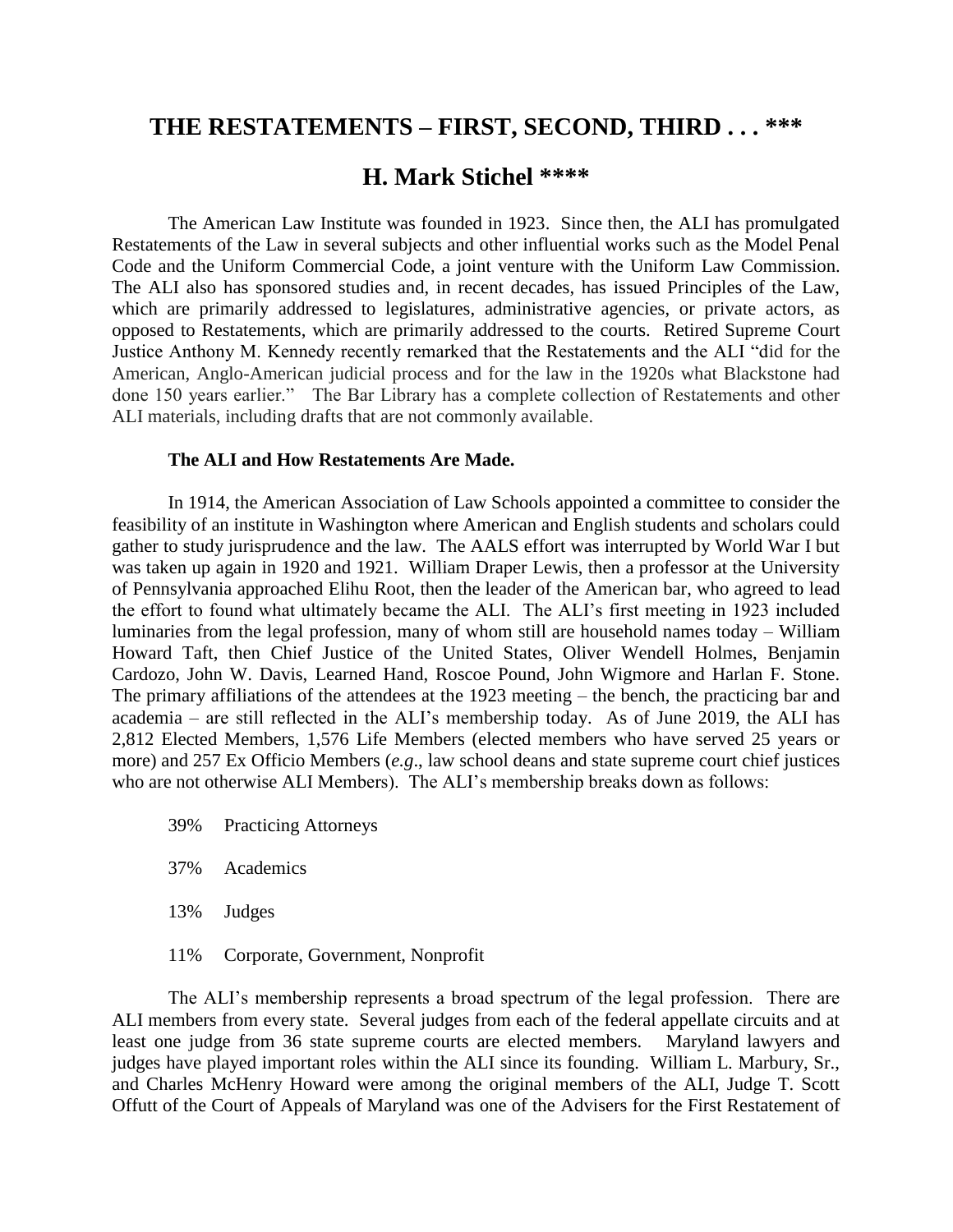Torts and several other judges of the Court of Appeals have been members. Many Baltimore Bar Library members also have been members of the ALI, including William L. Marbury, Jr., who was a member of the ALI Council for almost 40 years and whose personal ALI materials are in the Bar Library's collection.

Most lawyers encounter the Restatements of Contracts and Torts in their first year of law school and accept the Restatements as a given without much thought as to how they came to be. Without getting into too much detail as to how the sausage is made, here is a brief overview of the process, which in many respects has not changed since 1923.

In order to understand the process, one has to understand the ALI's structure. Insofar as approval of Restatements and other ALI products is concerned, the ALI is a bicameral organization consisting of the ALI Council, a group of approximately 60 judges, professors and lawyers, and the ALI Membership. Every ALI Restatement has to be approved by both the Council and the Membership before it is the official position of the ALI. The Council meets several times per year; the Membership meets each year in May for three days. Each Restatement has a Reporter, a distinguished academic, and most Restatements have one or more Associate Reporters. Reporters and Associate Reporters are appointed by the Council. The work of the ALI is administered by the Director, who usually has an academic appointment in addition to being Director, a Deputy Director, who is a full-time administrator, and a staff headquartered in Philadelphia. The ALI has had only six Directors in its history – William Draper Lewis, who taught at and served as Dean of the University of Pennsylvania Law School: Herbert Goodrich, who was a judge of the U.S. Court of Appeals for the Third Circuit and also had been Dean at Penn; Herbert Wechsler of Columbia Law School, who had been the primary draftsman of the Model Penal Code; Geoffrey Hazard of Yale Law School; Lance Liebman, formerly Dean of Columbia Law School; and the current Director, Richard ("Ricky") Revesz, formerly Dean of New York University Law School. Each Restatement Project has a formal group of Advisers, approximately 10-30 members with expertise in the subject area of the Restatement. Each project also has a Members Consultative Group or MCG to which any member can join.

The Reporter and Associate Reporters produce an initial draft or drafts for a Restatement; it is not uncommon for parts of a Restatement to be drafted seriatim. The initial draft or drafts are presented to the Advisers and MCG for comment; the Advisers and MCG meet either together or separately with the Reporter and Associate Reporters once or twice per year for a one-day meeting during the life of a project. The Advisers and MCG members also comment in writing throughout the drafting process;

The timeline for a Restatement, from the time a project is initiated until the Restatement finally is approved can take from five to ten years. Although the drafting process can seem glacial to an outsider or newcomer, it is integral to the standing of the Restatements. The ALI is a self-appointed body with no formal authority. The deliberative process through which Restatements go before they become final is what gives the Restatements their authority.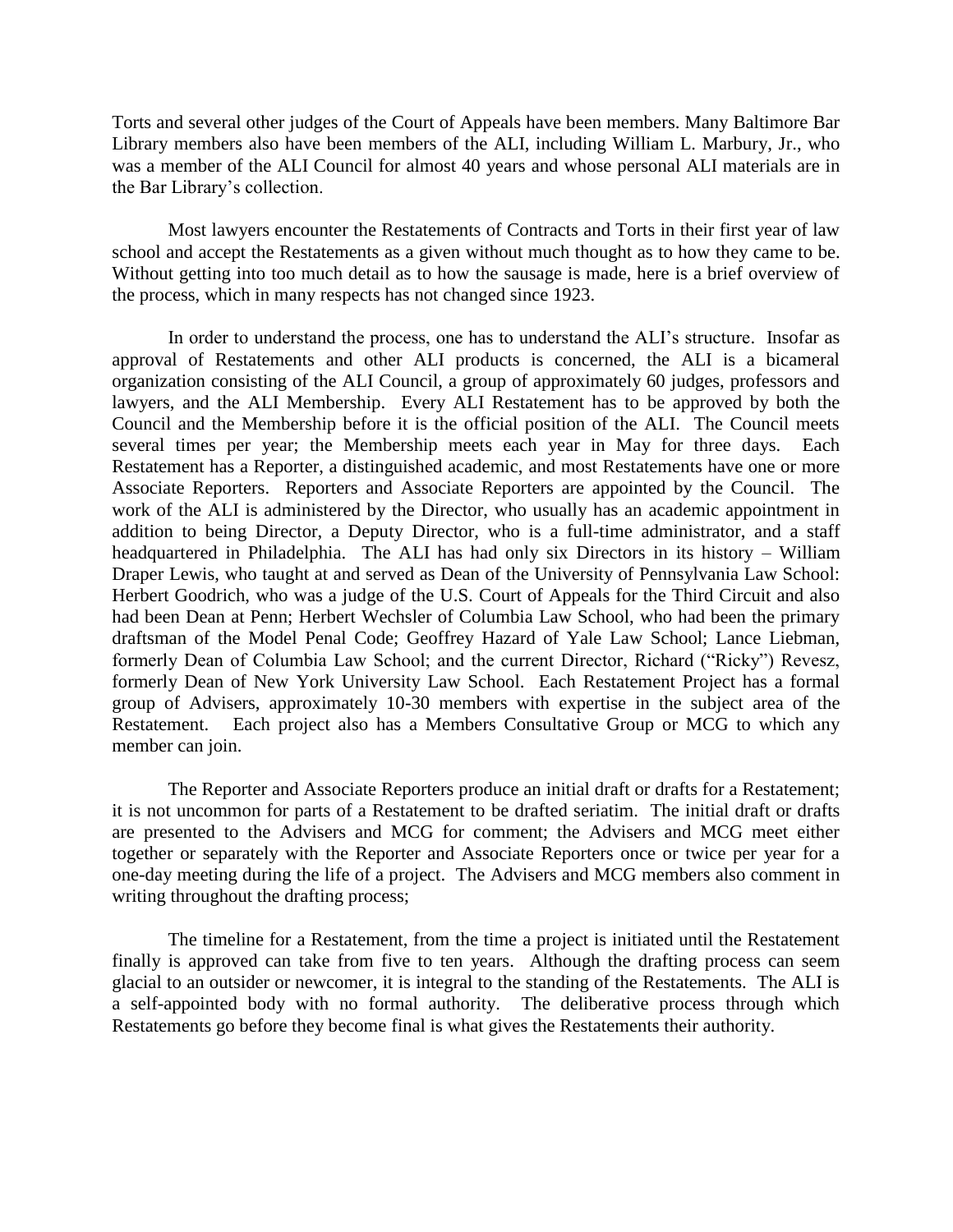#### **Restatement First, Restatement Second, Restatement Third . . .**

During the era between the founding of the ALI and the end of World War II, the ALI produced nine Restatements. In 1947, a committee chaired by Judge Learned Hand, recommended that the ALI revise the Restatements and the Second Restatements were begun.

When the ALI launched the second series of Restatements in 1952, all Restatements from that era were designated Restatement (Second) even though one of the projects in the series, the Restatement (Second) of Foreign Relations Law of the United States, was the first Restatement of that subject. In 1987, the ALI launched the Third series of Restatements and in 2012 the ALI launched the Restatement (Fourth) of the Foreign Relations Law of the United States. In 2015, the ALI Council adopted a new protocol regarding numbering of Restatements. Going forward, the numbering of completed projects will be unchanged. Thus, the Restatement (Fourth) of the Foreign Relations Law of the United States will not be renumbered even though it is only the third restatement in the area. But, in the future, the ALI will proceed sequentially. Thus, the Restatement of Employment Law, which was approved in 2015, does not have a numerical designation because there was no previous Restatement in the area and the current Restatement of Conflict of Laws project will carry a "Third" designation when it is completed because there are only two previous Conflicts Restatements. Up to this point, all Restatements within a given series have the same color binding. The Employment Restatement has a burgundy binding, a new color for the ALI.

A cursory examination of the various series of Restatements will show differences among them. The first series of Restatements largely consisted of black letter pronouncements with little commentary; Reporters' Notes were in appendices and quite short. The second series of Restatements had more substantial commentary. The third series of Restatements has even more substantial commentary and robust Reporters' Notes.

In terms of substance, the First Restatements largely were restatements of the majority rule then applied by courts across the United States. However, even the First Restatements had reformist elements. For example, Section 90 of the Restatement of Contracts, promissory estoppel, was something that Samuel Willison the Reporter for the project had advocated in his treatise but was not accepted generally by the Courts at that time.

The Second Restatements were more reformist in character. They reflected changes in legal scholarship and the courts in the post-World War II era. Perhaps the most notable example of the reformist character of the Second Restatements is Section 402A of the Restatement (Second) of Torts, which imposed strict liability for defective products. William Prosser, the Reporter for the Second Restatement, had advocated for strict liability for defective products. However, there was no case that applied strict liability generally. Justice Roger Traynor of the California Supreme Court was an Adviser to the Restatement (Second) of Torts project. Just as the project was about to be approved – without a general strict liability provision – Traynor authored an opinion, *Greenman v. Yuba Power Products, Inc*., 59 Cal. 2d 57, 377 P.2d 897 (1963), that adopted the concept. Prosser then produced a new draft and the ALI accepted it. Notwithstanding the scant support for Section 402A, it was readily adopted by courts across the country, including the Court of Appeals of Maryland.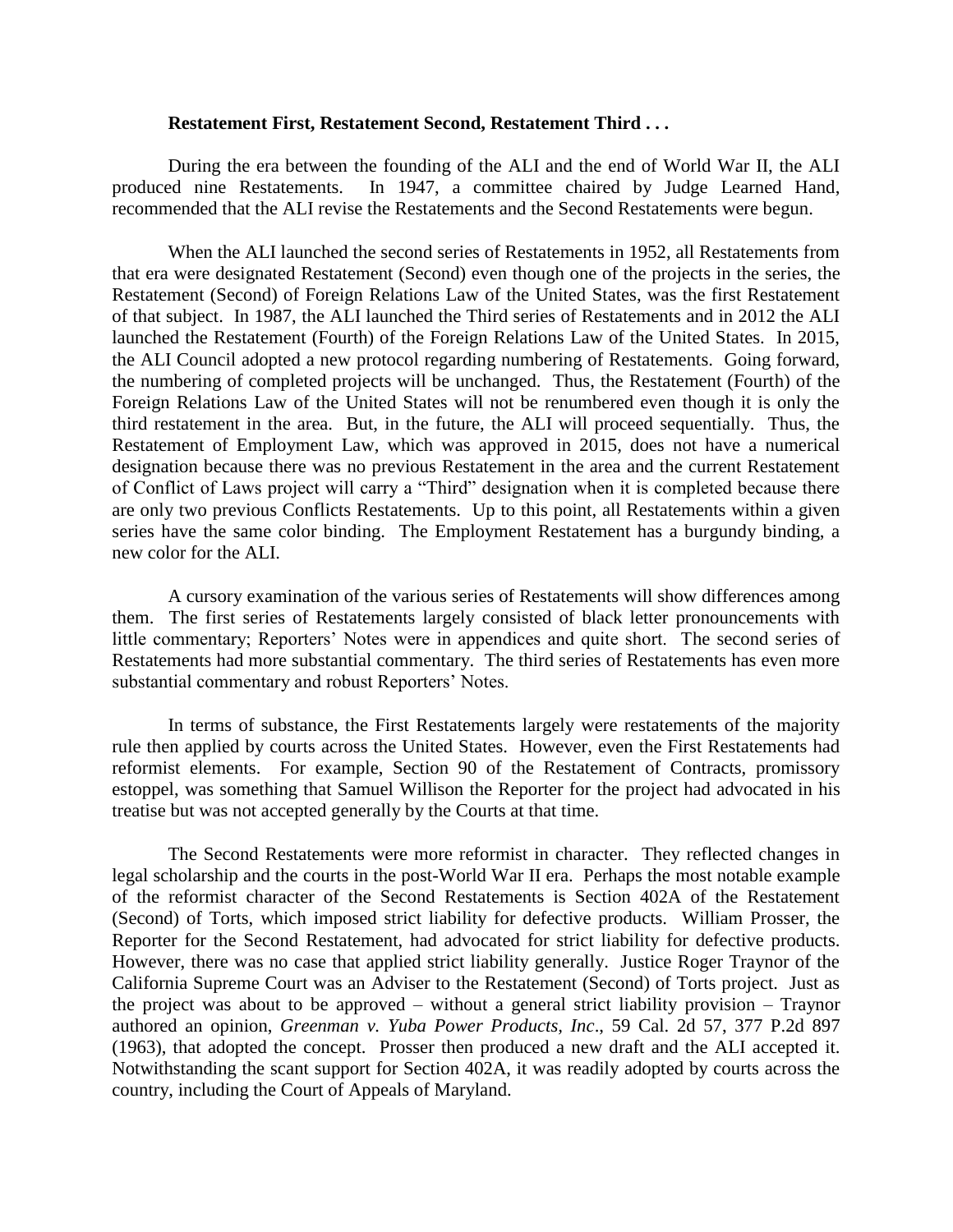In 2015, Justice Antonin Scalia criticized modern restatements in an opinion in which he partially dissented from the Supreme Court's reliance on Section 39 the Restatement (Third) of Restitution and Unjust Enrichment. Justice Scalia said:

> I write separately to note that modern Restatements—such as the Restatement (Third) of Restitution and Unjust Enrichment (2010), which both opinions address in their discussions of the disgorgement remedy—are of questionable value, and must be used with caution. The object of the original Restatements was "to present an orderly statement of the general common law." Restatement of Conflict of Laws, Introduction, p. viii (1934). Over time, the Restatements' authors have abandoned the mission of describing the law, and have chosen instead to set forth their aspirations for what the law ought to be. Keyes, The Restatement (Second): Its Misleading Quality and a Proposal for Its Amelioration, 13 Pepp. L.Rev. 23, 24–25 (1985). Section 39 of the Third Restatement of Restitution and Unjust Enrichment is illustrative; as Justice THOMAS notes, *post,* at 1068 (opinion concurring in part and dissenting in part), it constitutes a " 'novel extension' " of the law that finds little if any support in case law. Restatement sections such as that should be given no weight whatever as to the current state of the law, and no more weight regarding what the law ought to be than the recommendations of any respected lawyer or scholar. And it cannot safely be assumed, without further inquiry, that a Restatement provision describes rather than revises current law.

*Kansas v. Nebraska*, 135 S. Ct. 1042, 1064 (2015) (Scalia, J., concurring in part and dissenting in part).

The distinction between the First and Second Restatements is not as drastic as Justice Scalia suggested. More importantly, the Second Restatements largely have been accepted by the courts. Thus, with a few notable exceptions, the Restatements – First, Second and Third – are a good predictor of what a court will do if there is no controlling precedent and a good support for making an argument that controlling precedent should be changed if it conflicts with the Restatement rule. The Court of Appeals of Maryland began citing the Restatements even before they were in final form. *See, e.g., State ex rel. Schiller v. Hecht Co*., 165 Md. 415, 422 (1933) (Torts); *Brown v. Fahey*, 157 Md. 481, 485 (1929) (Contracts); *Atlas Realty Co. v. Galy*, 153 Md. 586, 594 (1927) (Agency). Further, federal courts will look to Restatements when trying to predict what a state supreme court (or, in the case of Maryland, the Court of Appeals) will do when there is no controlling precedent. Even Justice Scalia cited newer Restatements with approval in his opinions.

Not all Restatements are created equally. For example, among the Second series of Restatements, the Restatement (Second) of Conflicts of Laws has had significantly less acceptance than other Restatements. Maryland has clung to the First Restatement of Conflict of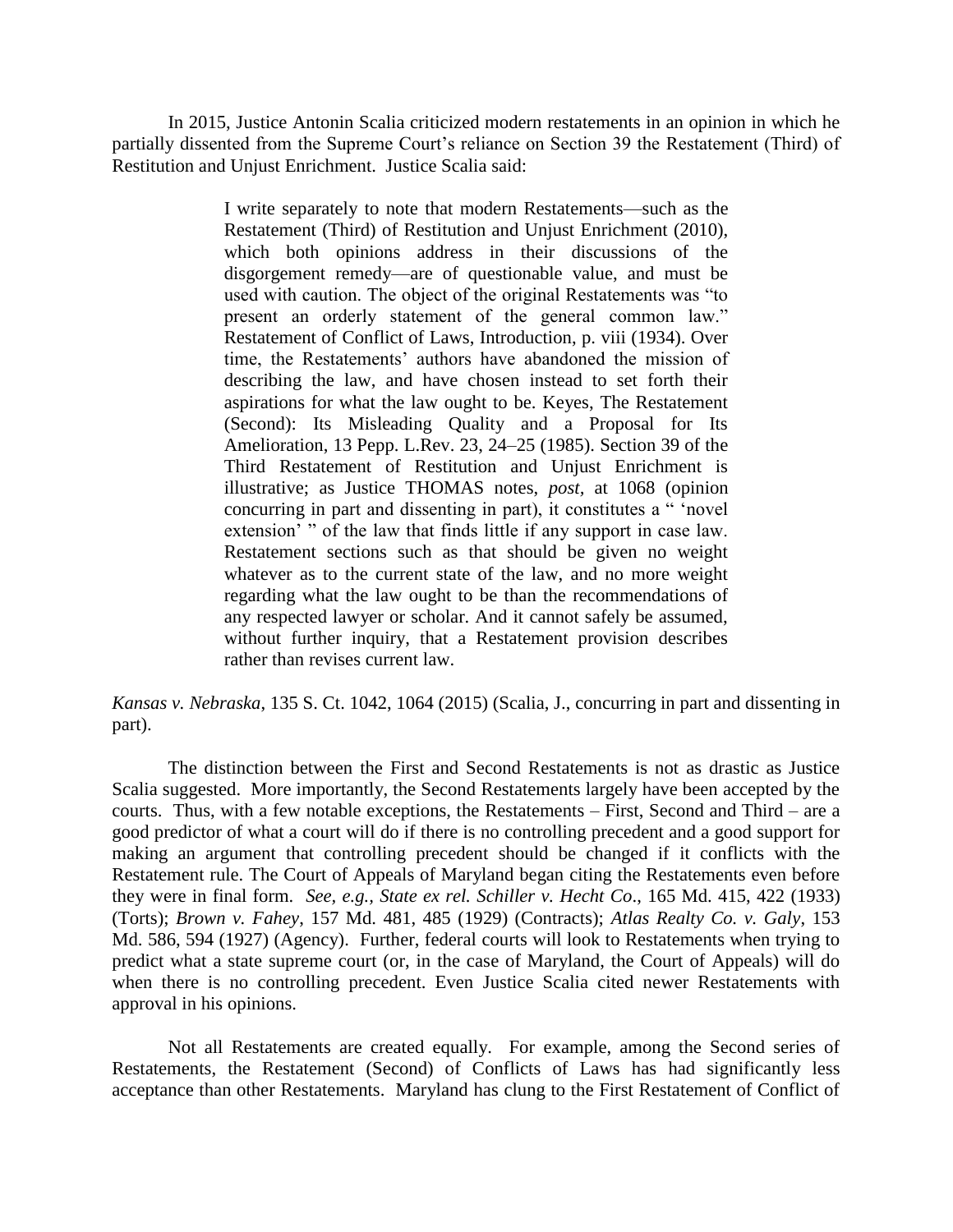Laws. But, even the Court of Appeals' refusal to adopt the Second Restatement's interest analysis construct for resolving conflicts, is not as steadfast as the Court would have us believe. As Professor William L. Reynolds has written, the Court of Appeals has manipulated "public policy" exceptions to escape the formalism of the First Restatement.

#### **The Restatements and You.**

The Restatements are a good source of information about the law. Modern Restatements have copious Reporters' Notes that can be good sources for further research. Depending upon your position in a case, the Restatement can be good support for a position where there is no controlling precedent or you wish to change controlling precedent. The Restatements also serve a valuable function of presenting the language and structure of a substantive area of the law in a comprehensive and organized fashion. Reported cases, because of the nature of litigation, provide focused but limited insights into an area of the law. Especially in appellate litigation, having a broad view of the subject can be very helpful in making and justifying arguments.

### **The Future.**

The ALI has several projects in the works. The ALI Membership approved the Restatements of Liability Insurance and Torts: Economic Harm at the May 2018 Annual Meeting and the Restatements of Charitable Nonprofit Organizations and International Commercial and Investor-State Arbitration at the May 2019 Annual Meeting. Hardbound, final texts of these Restatements are in progress and should be published soon. The proposed final drafts of these Restatements currently are available on LEXIS and Westlaw.

The final installments of the Restatement (Third) of Torts, which has been published in parts, are in the works. In January 2019, the ALI Council approved three new torts projects to complete the Restatement Third – Defamation and Privacy, Remedies, and Concluding Provisions. The ALI has been working on a Restatement of the Law of American Indians. That project is well on its way to completion and should be approved in 2020 or 2021. One current project about which I am especially excited is the Restatement (Third) of Conflict of Laws. The project is many years from completion. However, I have high hopes that the Reporters will be able to bridge the gap between the theories of the Second Restatement and current practice in the Courts to produce a Restatement that will have broad acceptance, including by our own Court of Appeals. Finally, the ALI has begun a Restatement (Fourth) of Property. The goal is to have the entire field restated in one work as opposed to the way that the Restatement (Third) of Torts has been produced. Given the scope of the project, I expect that we will not see it in final form for many years.

As the ALI approaches its  $100<sup>th</sup>$  anniversary, it continues to fulfill its mission to clarify, modernize, and otherwise improve the law. The Bar Library began collecting ALI publications in the 1920s and has a comprehensive, up-to-date collection of ALI materials.

\*\*\* The following is a condensed and updated version of a paper presented by Mr. Stichel to the Wranglers Law Club on February 16, 2017.

\*\*\*\* Mark Stichel is a principal in the firm Astrachan Gunst Thomas, P.C. Mr. Stichel was elected as a member of the American Law Institute in 2007 and has been an active participant in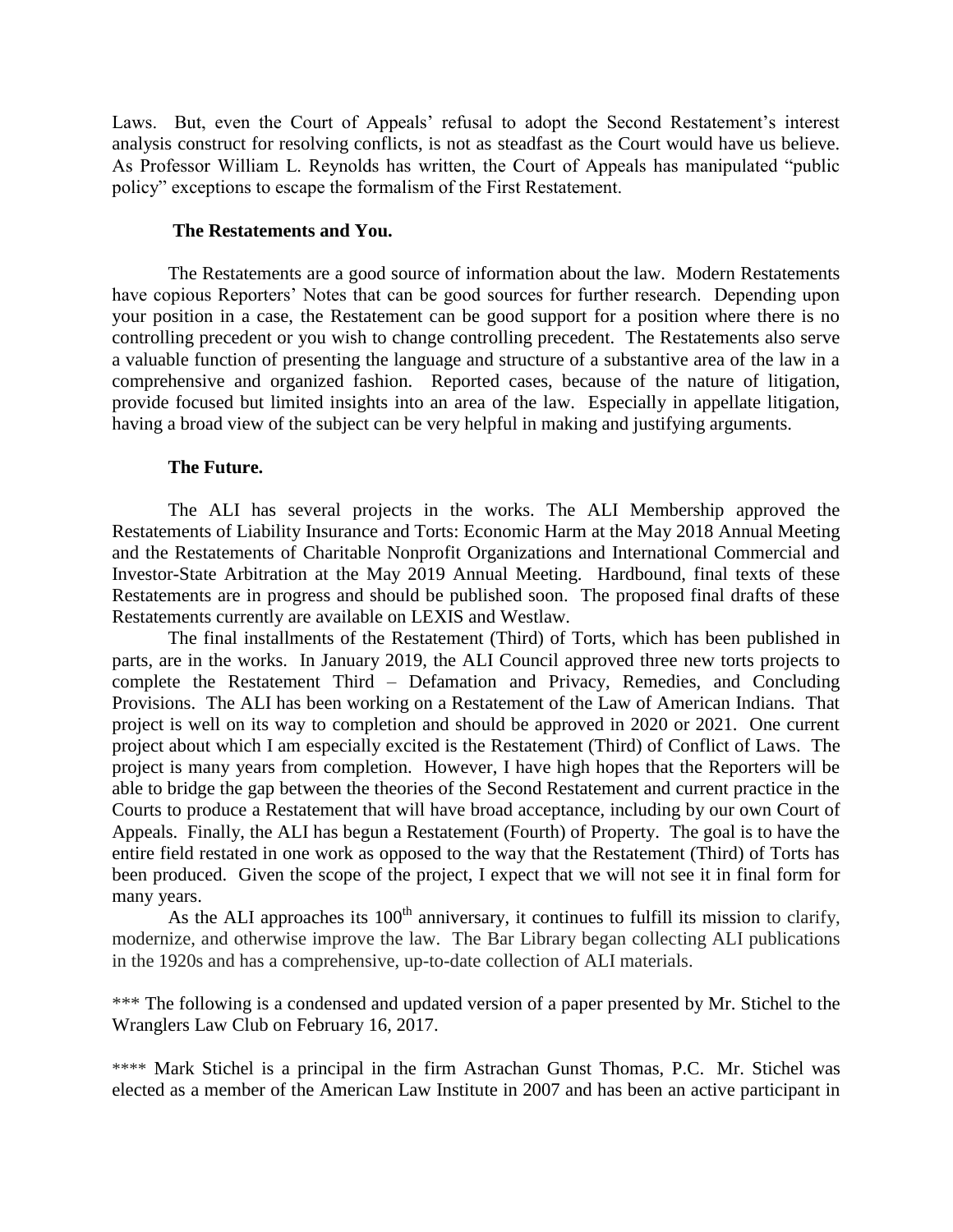the Institute's work. He was President of the Library Company of the Baltimore Bar from February 1992 to November 2006, and a Director from 1989 to 2006.

## **Bar Library Profile: Charles H. Dorsey, Jr.**

As part of our revised and expanded newsletter, each issue we will be taking a look at one of the leading figures in the history of the Bar Library. The honor of leading off goes to Charles H. Dorsey, Jr., Esquire, who served on the Library's Board of Directors from 1978 until his death in 1995.

Charles H. Dorsey, Jr. was born and raised in West Baltimore. He attended St. Catherine's Academy and spent six years preparing for the priesthood at Epiphany Apostolic College in Newburgh, New York. He left the seminary, he once said, "to be more involved in the rough-and-tumble life." He nevertheless remained active with the Catholic Church and Catholic Charities. In addition, he served as Director of the West Baltimore Interfaith Interracial Council and was recipient of the Papal Order of the Knights of St. Gregory, the highest lay honor the Catholic Church bestows. The first African-American undergraduate at Loyola College in Baltimore, Mr. Dorsey interrupted his education to enlist in the Air Force. He served in Korea and was honorably discharged as a first lieutenant. He returned to Loyola and received his degree in 1957. In 1983, he was the recipient of the school's Alumni Laureate Award. After receiving his law degree from the University of Maryland in 1961 he entered private practice with the firm of Brown, Allen, Russell and Watts.

During the late 1960s, Mr. Dorsey was a member of the Baltimore Welfare Commission and was an assistant City Solicitor under George L. Russell, Jr. He was also the first African-American named to the state Board of Law Examiners, which writes and grades essay questions on the state bar examination. Mr. Dorsey joined the Legal Aid Bureau in 1969 as Deputy Director, and was named Executive Director in 1974. The Bureau at that time had just two offices outside Baltimore. Under his leadership, it grew to have a network of offices across the state, with several hundred lawyers, clerks and staff. Mr. Dorsey proudly and rightfully touted his legal team as the equal of any private law firm in the state. Under his direction, the bureau took many cases to the Supreme Court, including one that successfully challenged federal rules barring children born out of wedlock from receiving Social Security benefits from their deceased fathers. Mr. Dorsey also filed the landmark suit that curbed overcrowding in the state's prisons. A man who led by example, a man who saw providing access to justice as a never ending fight, Mr. Dorsey pursued his mission up to the day of his passing. According to his brother William A. Dorsey, "He was the kind of farmer who thought that he should die behind the plow."

Mr. Dorsey "worried that his clients would suffer in this age of downsizing," his brother said. "He had an undying belief that poor people were entitled to the same level of legal representation as anyone else in this country." He fought to preserve the bureau's effectiveness for its clients during repeated attempts by the state and federal government to reduce its public funding. "If people don't have access to the courts," he said, "there's more of a tendency to take the law into their own hands. And I think that is detrimental to everybody in this society." At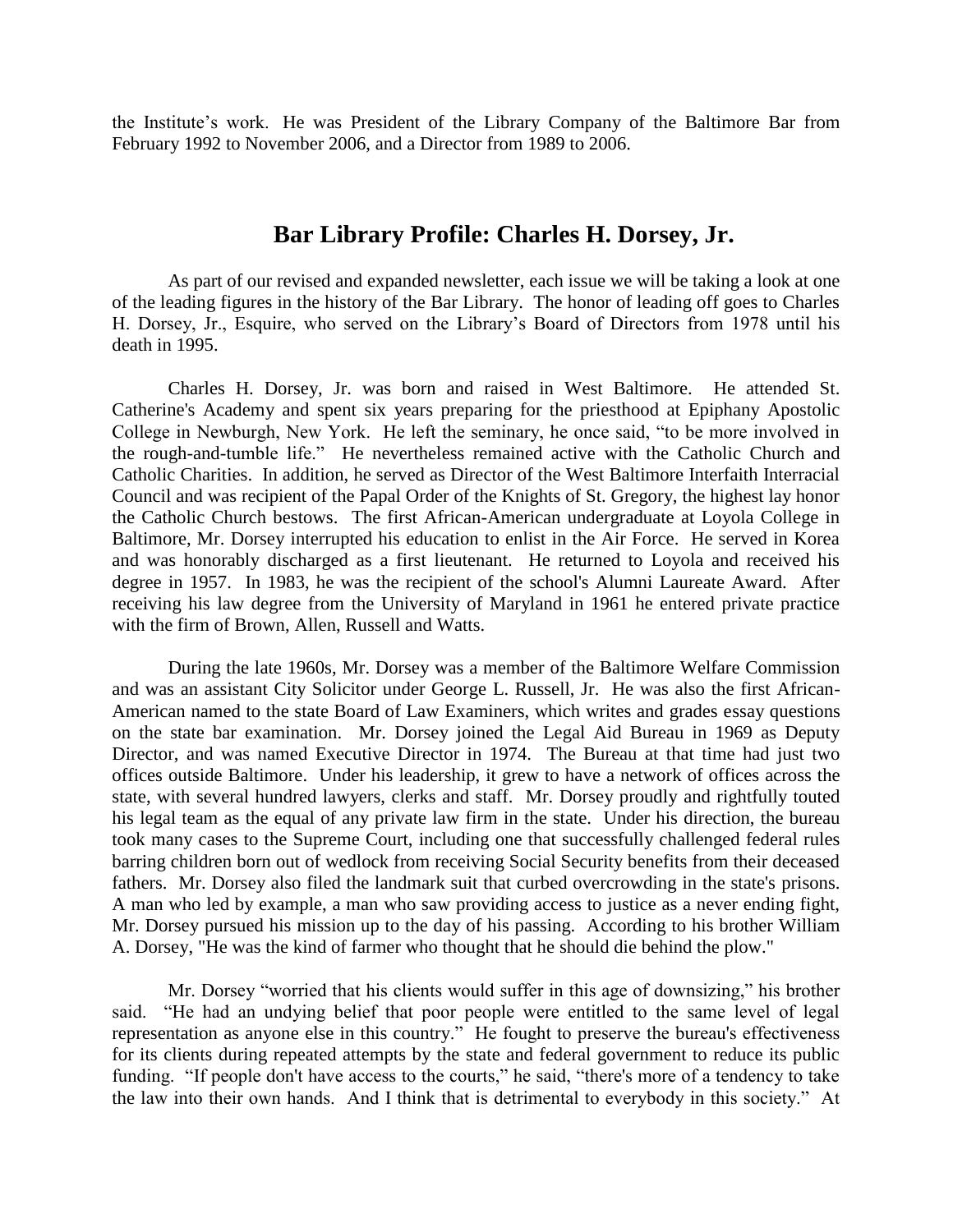the time of his passing, Harriet Taylor, deputy director of the Legal Aid Bureau said "He had a zest for justice for all people. He dedicated his life to assuring access for all people to the legal system."

Each year the American Bar Association recognizes exceptional work by a public defender or legal aid lawyer with "The Dorsey Award." The Award was established as a tribute to Mr. Dorsey, and first awarded in 1996.

When I think of how long it has been since this very decent and kind man has been gone from this world, and been enjoying his rightfully earned reward in the next, I cannot help but be saddened by the fact that the young lawyers of today never had the chance, as I did, to know him. He was that most marvelous of combinations: a nice guy who was extremely competent and productive in achieving the goals that he worked for.

Joe Bennett

## **New Collection At The Library**

Until recently, I was under the impression that everything an individual could do on behalf of an institution, President of the Board George Liebmann had done for the Library. I was wrong. Several months ago Mr. Liebmann called and wanted to know if the Library was interested in various items of furniture. Well, much of that furniture has now been relocated to the Library including several cushioned chairs and a bookcase that have been placed in the Venable Moose Room. I thought new bookcase, how about a new collection. Having inherited my love of books from my grandfather who had quite an extensive home library, over the years I have generally bought books rather than borrowed them from a library. With things getting a little crowded at home, why not start donating them to the Library. To date, I have brought about twenty-five in which Barbara has dutifully cataloged as part of the Library's collections. She in turn has caught the fever and begun donating herself.

The books, which can be seen under New Acquisitions, below, mostly deal with various aspects of American history from the colonial era to today, although there are a few, such as *The Bounty: the true story of the mutiny on the Bounty*, by Caroline Alexander, that deal with subjects that will not be part of your A.P. American History exam. (Did I mention that my son just got a 5?)

If your house, like mine, is starting to get a little crowded, you might want to think about donating the book you have had sitting on that shelf for the last few years to the Library where it stands a much better chance of being read than it does at its present location. We even promise to put a book plate in it to let everyone know that we think that you are "a little more than alright." Books in the collection may be borrowed for thirty days.

Joe Bennett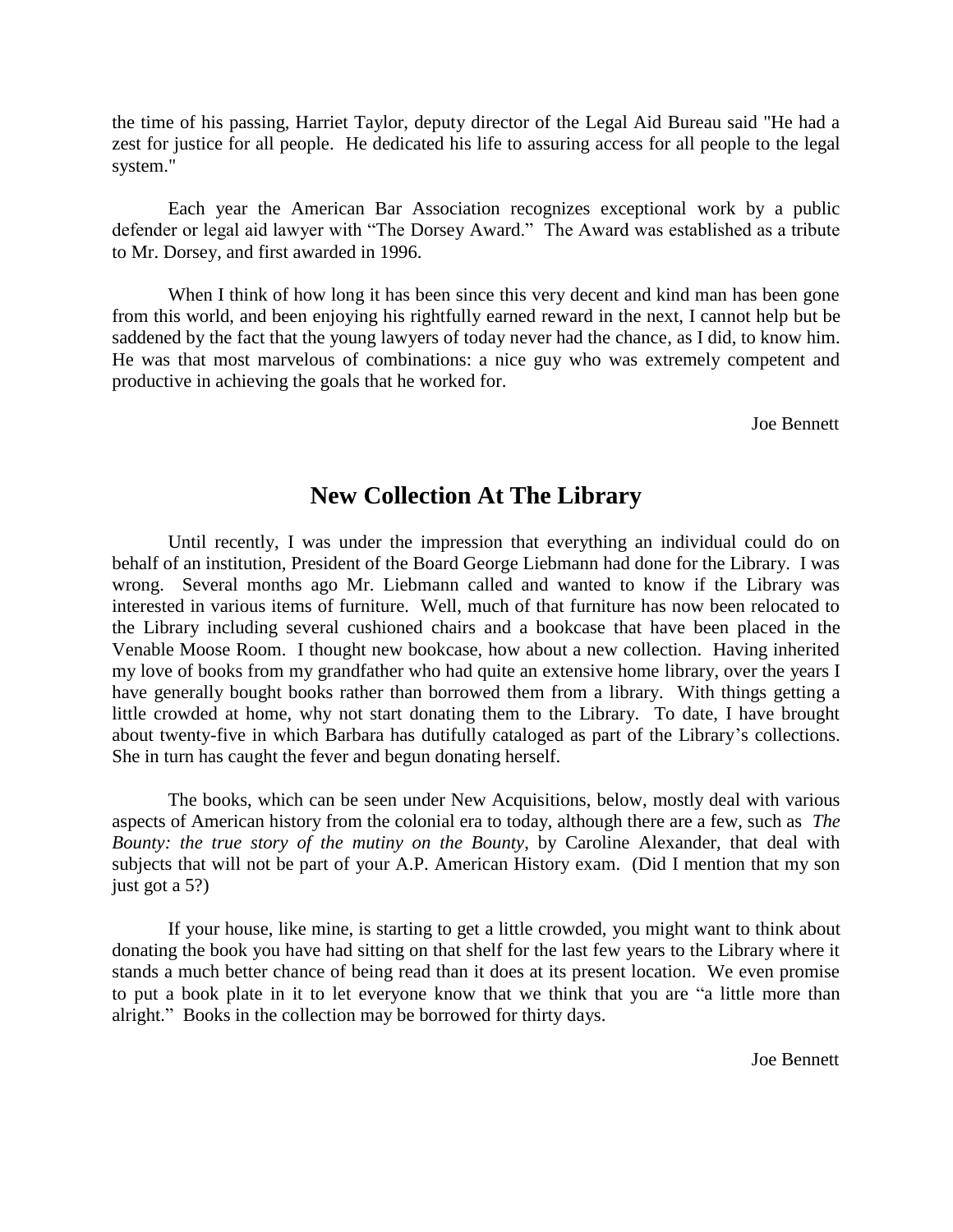## **New Acquisitions**

## **Horwitz Collection**

Brinkley, Douglas. Rightful heritage: Franklin D. Roosevelt and the land of America. (2016) HORWITZ 973.917 B75R

Brinkley, Douglas. The wilderness warrior: Theodore Roosevelt and the crusade for America. (2009) HORWITZ 973.91 B75W

The Cambridge companion to Sherlock Holmes, edited by Janice M. Allan & Christopher Pittard. (2019) HORWITZ 823.8 C35

Geoghegan, Thomas. Only one thing can save us: why America needs a new kind of labor movement. (2014) HORWITZ 331.88 G37O

Holloway, Anna Gibson and Jonathan W. White. "Our Little Monitor": the greatest invention of the Civil War. (2018) HORWITZ 973.75 H65O

Nann, John B. and Morris L. Cohen. The Yale Law School guide to research in American legal history. (2018) HORWITZ 349.73 N36Y

Robertson, James L. Heroes, rascals, and the law: constitutional encounters in Mississippi history. (2019) HORWITZ 976.2 R62H

Tough cases: judges tell the stories of some of the hardest decisions they've ever made, edited by Russell F. Canan, Gregory E. Mize, and Frederick H. Weisberg. (2018) HORWITZ 347.737 T66

Twining, William. Jurist in context: a memoir. (2019) HORWITZ 340.092 T86J

Winkler, Adam. We the corporations: how American businesses won their civil rights. (2018) HORWITZ 346.73 W56W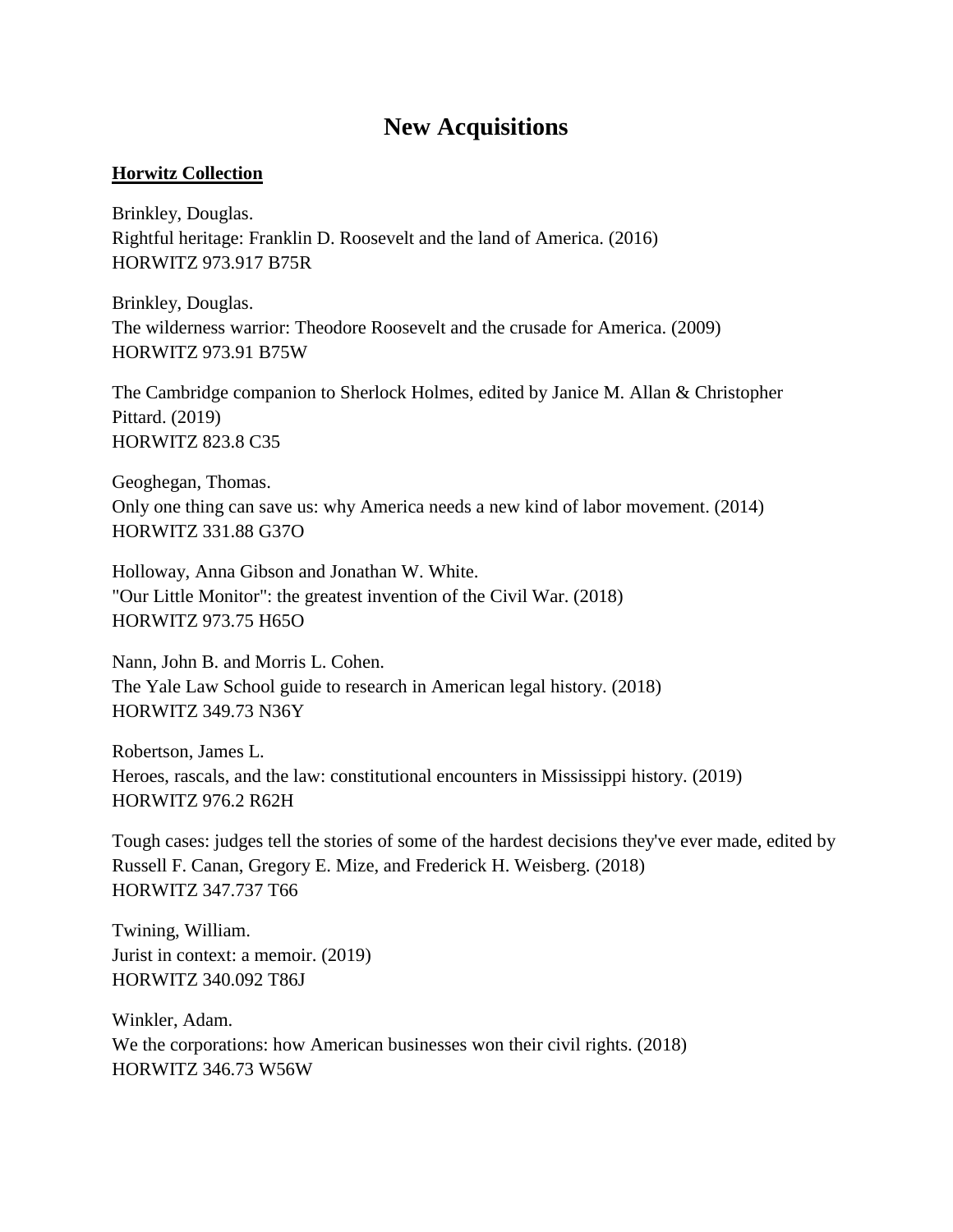## **J.A.B. Collection (Moose Room)**

Alexander, Caroline. The Bounty: the true story of the mutiny on the Bounty. (2003) J.A.B. 996.1 A53B

Andrew, Christopher M. and Oleg Gordievsky. KGB: the inside story of its foreign operations from Lenin to Gorbachev. (1990) J.A.B. 327.1 A53K

The Appalachians: America's first and last frontier, edited by Mari-Lynn Evans, Holly George-Warren, and Robert Santelli with Tom Robertson. (2004) J.A.B. 974 A59

Atkinson, Rick. The long gray line. (1989) J.A.B. 355.0092 A85L

Bowen, Catherine Drinker. Miracle at Philadelphia: the story of the Constitutional Convention, May to September, 1787. (1986) J.A.B. 342.73 B68M

Brookhiser, Richard. Founding father: rediscovering George Washington. (1996) J.A.B. 973.4 W37B

Colby, William Egan, with James McCargar. Lost victory: a firsthand account of America's sixteen-year involvement in Vietnam. (1989) J.A.B. 959.704 C66L

Connell, Evan S. Son of the morning star. (1993) J.A.B. 973.8 C66S

Cronkite, Walter. A reporter's life. (1996) J.A.B. 070.92 C84R

Demos, John. The unredeemed captive: a family story from early America. (1994)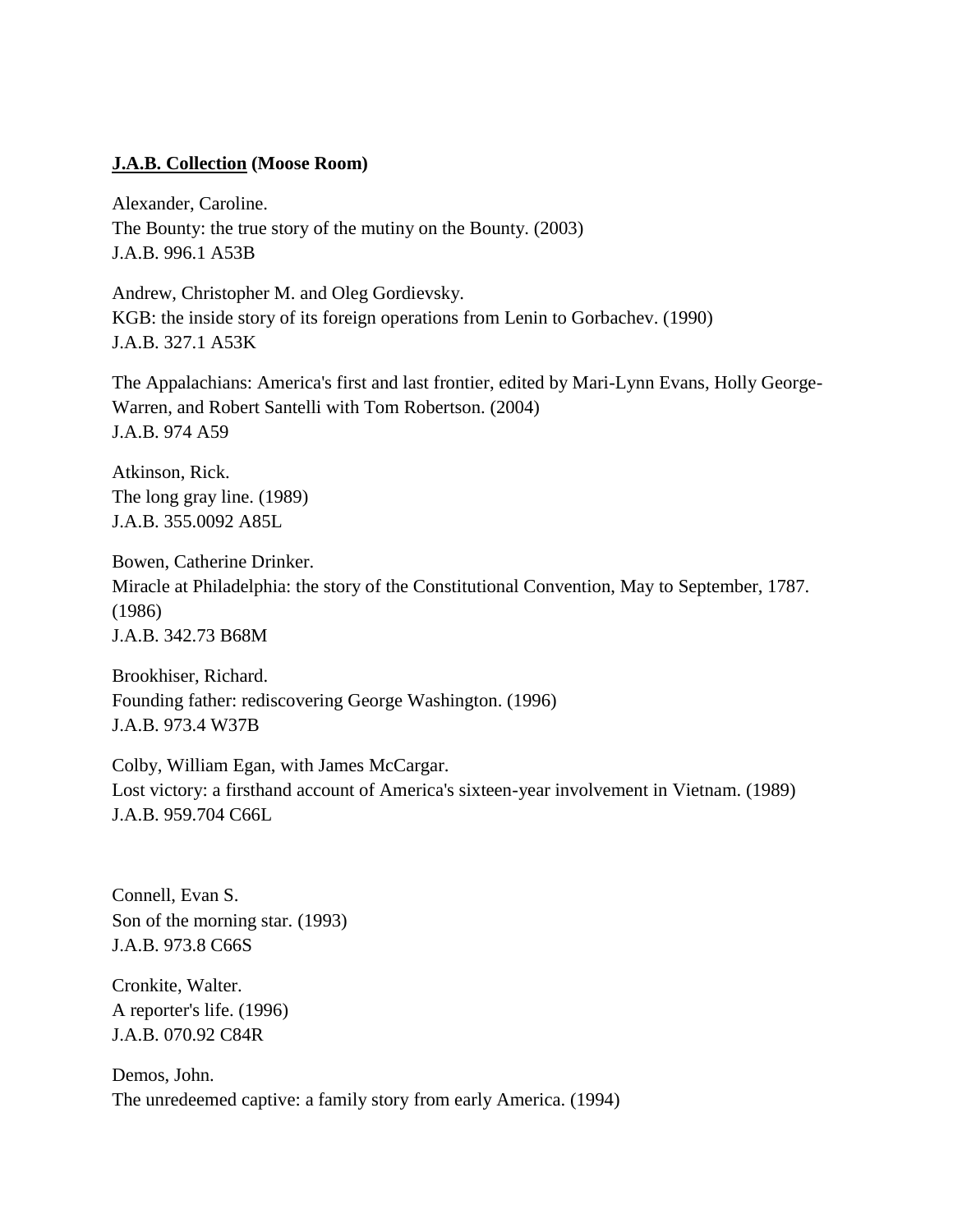### J.A.B. 973.25 D46U

Donald, David Herbert. Lincoln. (1995) J.A.B. 923.2 L73D

Edsel, Robert M. with Bret Witter. The monuments men:  $|b \text{ Allied }$  heroes, Nazi thieves, and the greatest treasure hunt in history. (2009) J.A.B. 940.53 E23M

Khrushchev, Nikita Sergeevich. Khrushchev remembers: the glasnost tapes. (1990) J.A.B. 947.085 K57

Meacham, Jon. Franklin and Winston: an intimate portrait of an epic friendship. (2003) J.A.B. 940.53 M42F

Mendenhall, Corwin. Submarine diary. (1991) J.A.B. 940.54 M46S

Sheehan, Neil. A bright shining lie: John Paul Vann and America in Vietnam. (1988) J.A.B. 959.704 S47B

Truman, Harry S. Where the buck stops: the personal and private writings of Harry S. Truman, edited by Margaret Truman. (1989) J.A.B. 973.099 T62W

Valentine, Douglas. The Phoenix program. (1990) J.A.B. 959.704 V35P

Waller, John H. The unseen war in Europe: espionage and conspiracy in the Second World War. (1996) J.A.B. 940.54 W35U

Wiencek, Henry. An imperfect god: George Washington, his slaves, and the creation of America. (2003) J.A.B. 973.4 W37W

Wilentz, Sean.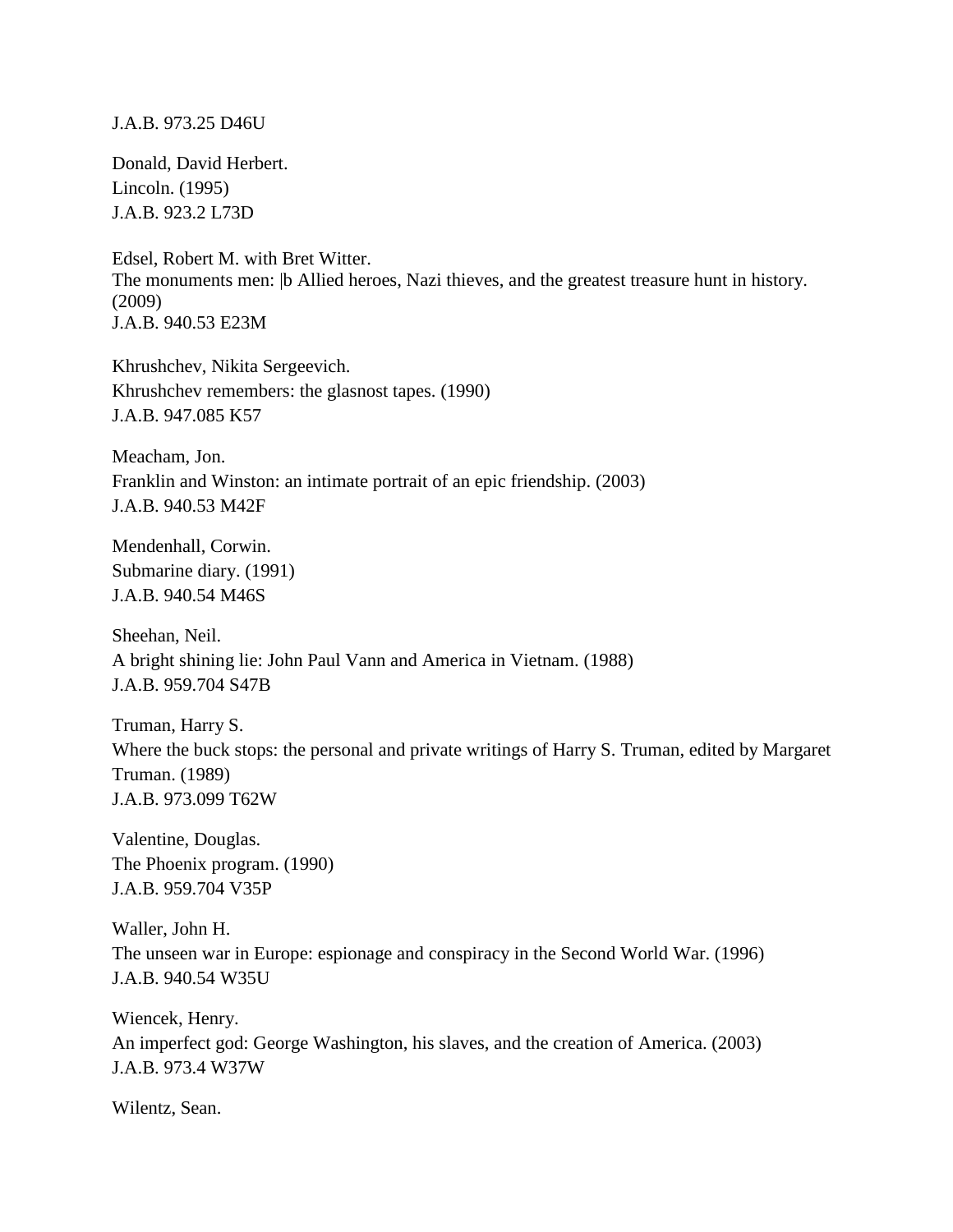The rise of American democracy: Jefferson to Lincoln. (2005) J.A.B. 973.5 W55R

Young, Marilyn Blatt. The Vietnam wars, 1945-1990. (1991) J.A.B. 959.704 Y67V

## **Maryland Books**

Washington County (Md.)

Code of the public local laws of Washington County, 2019 edition, July 1, 2019 (Article 22 of the Code of Public Local Laws of Maryland): comprising all the local laws of the State of Maryland in force in Washington County to and inclusive of the acts of the General Assembly of 2019.

KFMD 1799.W2 A35 2019

## **Treatises**

American Law Institute.

Principles of the law, student sexual misconduct: procedural frameworks for colleges and universities: discussion draft (April 17, 2018) - Kept in Office Until Bound. KF4225 |B.S49D

American Law Institute. Restatement of the law, the law of American Indians : tentative draft, no. 2 (March 13, 2018) - Kept in Office Until Bound. KF395.A3 I53T

## **Travels Without Charley**

Like Steinbeck, my family has a dog named Charley. Unlike Steinbeck, when we travel we do not take him with us. He is, however, a beloved member of the family, and when my daughter Mary, who is in the Army sends us a letter or package, she will frequently address it to Mr. Charles Bennett. Mary is presently stationed at Schofield Barracks on the Island of Oahu in the State of Hawaii. Our latest "travels" were to see her.

The last time I was in Hawaii was 1977. I was an eighteen year old high school senior on a class trip with a bunch of other eighteen year old high school seniors and a number of priests whose duties were to keep us from acting like eighteen year old high school seniors. We still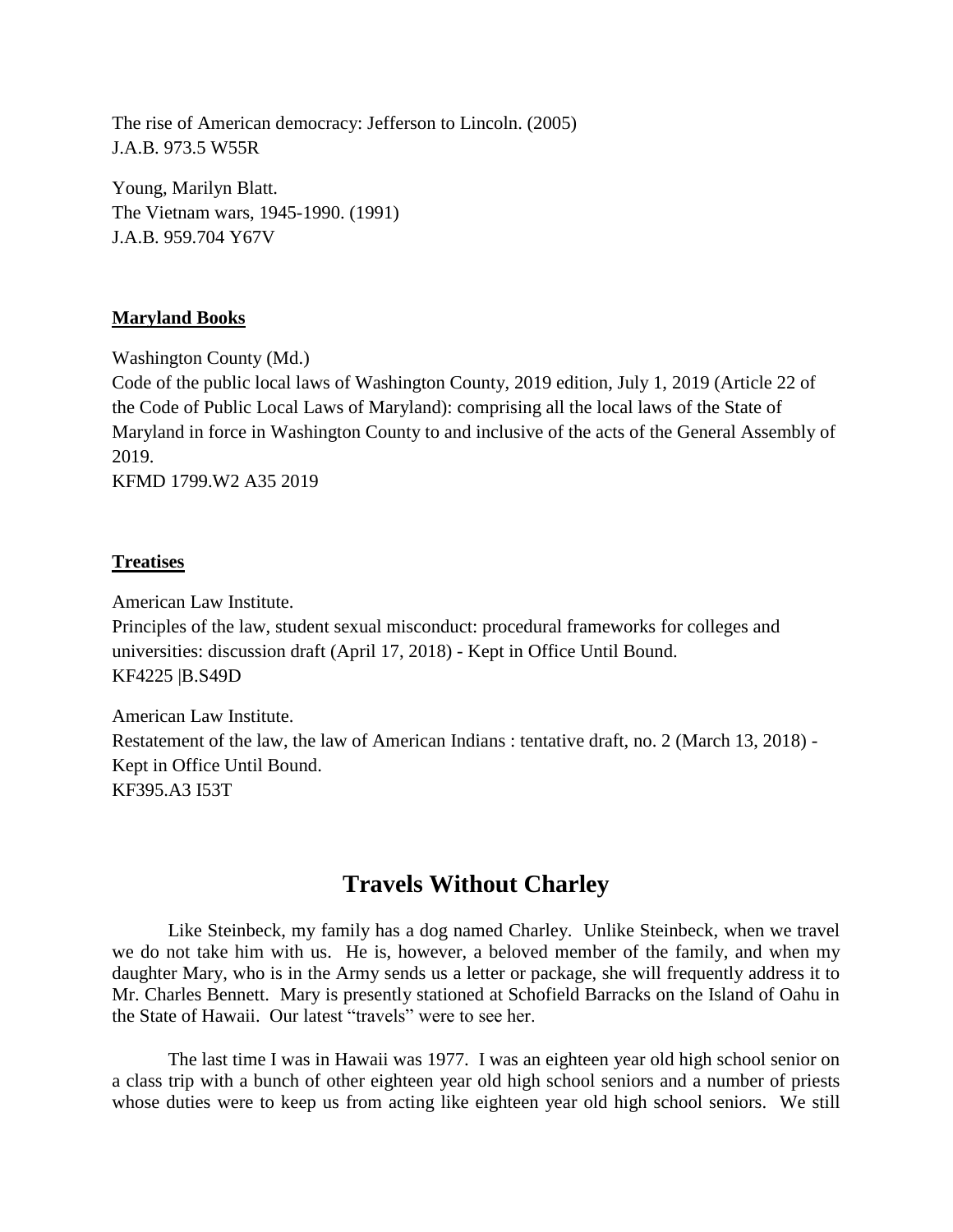nevertheless, managed to have a pretty nice, albeit, pretty clean cut time. Jack Lord was Steve McGarrett, and Thomas Magnum was three years from his fictional birth. How sad that both series have been redone. Is the ability to create something new completely dead, or is it that after a hundred odd year of movies and seventy-five years or so of television, that every story that could be told, has been told?

As we walked down our driveway in a driving rain to our car at 3:30 in the morning for a 6:00 A.M. flight, we were soon standing at a kiosk on long term parking lot A in that same rain, as two full buses passed us on their way to the airport. Fortunately for us three was the charm and we were soon at the terminal. Twelve and a half terrifying hours later, including a brief stop in Los Angeles, we were picking up our car from Enterprise. I cannot fathom being anywhere without a car, and over the course of several weeks, and around a thousand miles, I can pretty safely say that excepting the road that leads to NSA headquarters, we drove over just about all there were.

Several paragraphs ago I mentioned when I had previously been to Hawaii and how old I was letting you know in the process that I am in fact old. Perspectives on everything change over time and I am not sure whether mine are based on changes that have taken place on Oahu, or changes that have taken place within myself, but, since this article is intended to serve as something along the lines of a travel advisory, "buyer beware" and remember that many old people tend to like to complain.

Oahu is amazingly beautiful with a great deal to see and do. It is, unfortunately, so saturated with people that you will frequently feel you are at Pimlico on Preakness Day. The two clearest examples I can give of this was the morning we went to Diamond Head for the crater hike and one of our few other trips into Honolulu to visit the zoo and have lunch on Waikiki Beach. In that the weather was forecasted to be fairly hot the day we had scheduled for the crater hike, we decided to be there when the park opened at 6:00 a.m. I figured if we could get up for a 6:00 a.m. flight, why not a 6:00 a.m. nature hike. Well, when we arrived the rather large parking lot was so full, not just with cars, but also with tourist buses, we were barely able to find a place to park. As for the hike itself, it felt something akin to Interstate 95 during rush hour. When the top was finally reached, we chose to forgo going to the highest observation level since it was an estimated fifteen to twenty minute wait time.

The Honolulu Zoo is really rather nice, although not at the level of some of the top zoos around the country such as those in Columbus, San Diego or St. Louis. There are, however, many fine exhibits including one featuring African painted dogs, which I find totally fascinating. What the zoo does is make full utilization of the fact that it is in Hawaii. The trees and foliage make it a worthwhile time in and of themselves. Zoos, because of their spread out nature can be enjoyed even when there are crowds, which there were not the day we visited. Our trip to Duke's Waikiki for lunch, which is located right on the beach, was something else again. As you walk down Kalakaua Avenue, you feel the same press of humanity that you do walking down the street in Manhattan. After lunch, which was really very nice, we started back to our car by walking along the beach, but soon abandoned the effort. Although a straight line might be the shortest distance between two points, on Waikiki Beach it is impossible to do anything other than take an extreme zig zag route through a veritable sea of humanity. I calculated that on the day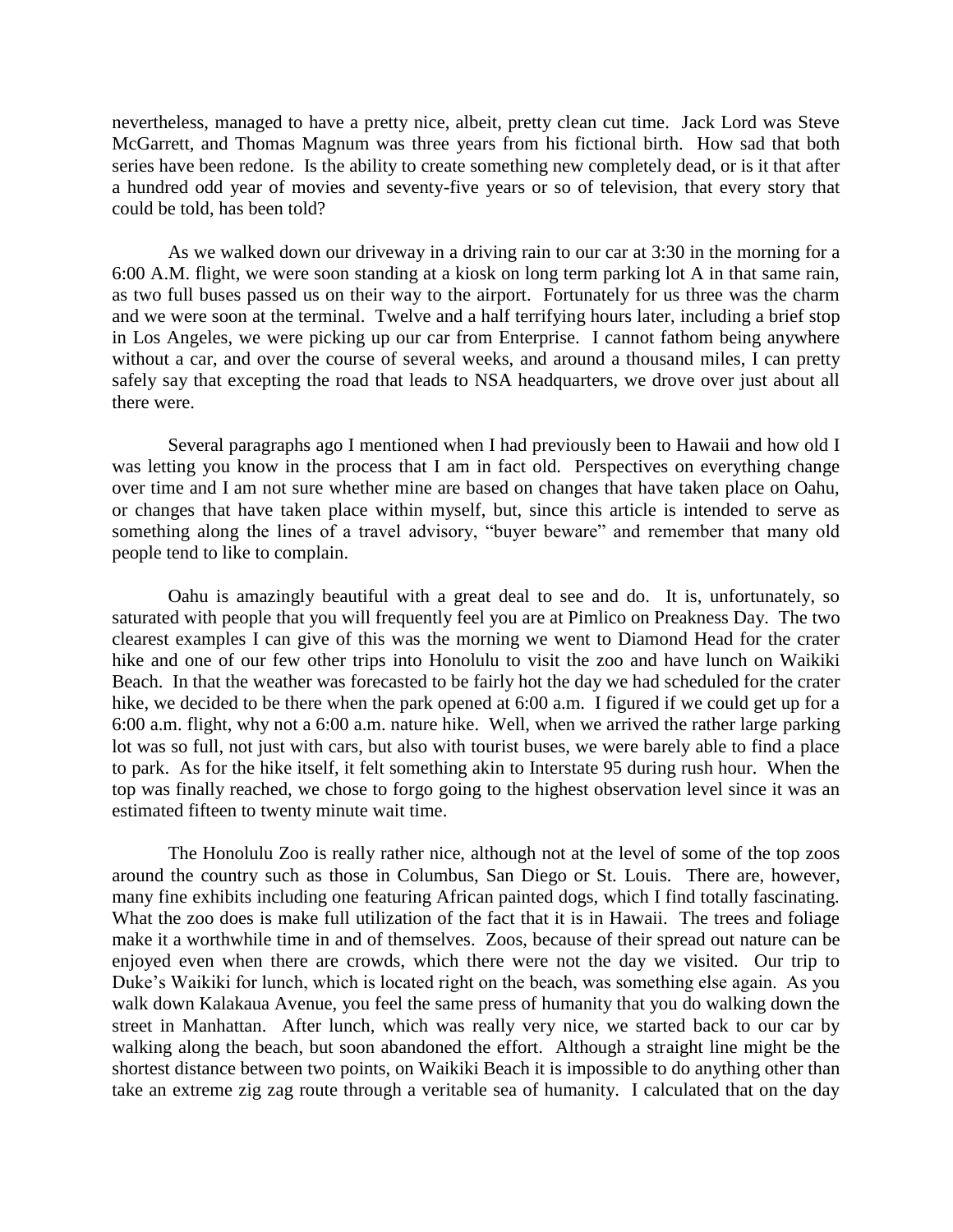we were there each individual was afforded roughly a foot of beach and a cup of water, leading me to wonder "Why oh why Waikiki?"

Ironically, one activity on Oahu that enables you to avoid the multitudes is to visit the beach. For some reason that I don't understand, perhaps someone reading this with a knowledge of Oahu can let me know, many of the best beaches you could ever hope to visit, some considered amongst the best beaches in the United States, have few tourists visit them. During our stay, included among the beaches that we visited were Waimea Bay and Bellows Beach (the portion that we visited is located on an Air Force base and limited to military personnel and their families) to the east or windward side, Sunset Beach on the North Shore and Pokai Bay on the west. I particularly enjoyed the section of Pokai that we visited in that a sea wall kept waves at bay producing a most relaxing result. Pokai also provided a glimpse of the best and worst of Oahu. At one point my wife and I decided to walk along the beach to investigate the other side of the sea wall. What we saw amongst the waves were numerous large sea turtles and various other sea life including fish and crabs scurrying across the rocks. Regrettably what we also saw nearby were several hypodermic needles perhaps from some of the homeless that you see throughout the Island, particularly near beaches.

Although I would hazard a guess that everyone knows Hawaii is home to Pearl Harbor, I would hazard a similar guess that many do not know that Pearl Harbor is home to a number of other attractions including the submarine the USS Bowfin, which was launched on December 7, 1942 and the USS Missouri, the battleship on which the Japanese officially surrendered, bringing World War II to a conclusion. Both may be toured, offering a fascinating glimpse into the life of those who served on board, if not a total understanding of what that life must have been like.

My wife and I like local history museums and a museum that provides that, as well as a look at the various cultures that make up the people of Hawaii, is the Bishop Museum. We both enjoyed it a great deal and highly recommend it. Another stop that we enjoyed was the Byodo-In Temple, a Buddhist temple located in the Valley of the Temples Memorial Park. It was dedicated in August 1968 to commemorate the 100 year anniversary of the first Japanese immigrants to Hawaii. Calling it picturesque does not really do justice to the temple and its surroundings.

As to this and that's, Oahu, save for Honolulu, has become fairly famous or infamous depending how you feel about them, for feral chickens. When we were in the shopping district of Hale'iwa, a small town on the North Shore, a mother hen and five or six chicks walked along the sidewalk seemingly without a care in the world. As for shave ice, we were across the street from Matsumoto, and the line was not too long and the temperature was getting up there so we thought why not. We discovered that shave ice is, no matter what people might say, just a snow cone. Not too bad, but I kind of prefer the good old fashioned Baltimore snowball with a generous portion of marshmallow on top. Finally, when it comes time for the purchase of those souvenirs, you do not want to miss the Aloha Stadium Swap Meet & Marketplace. Held Sunday between 6:30 a.m. and 3:00 p.m. and Wednesday and Saturday between 8:00 a.m. and 3:00 p.m., over 400 local merchants offer the best value on imported merchandise, handmade items, eclectic art pieces, popular local snacks, and other made in Hawaii products. The preceding was from their web site but it is in fact true. The more you're looking to buy, the more you need to go here.